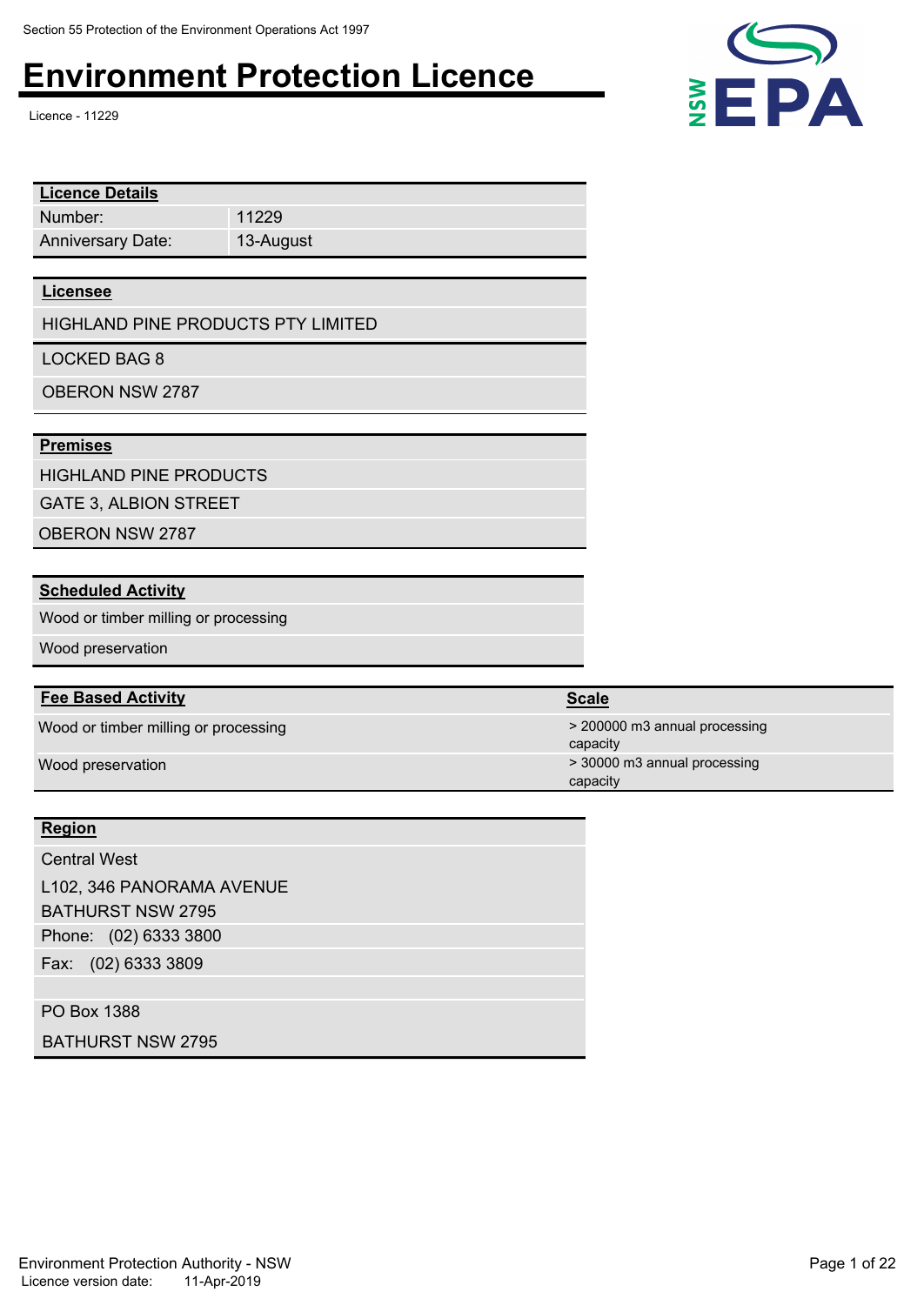Licence - 11229



|                | 4        |
|----------------|----------|
|                | 4        |
|                | 4        |
|                | 4        |
|                |          |
|                |          |
|                | 4        |
|                | 5        |
|                | 5        |
| 1              | 6        |
| A1             | 6        |
| A <sub>2</sub> | 6        |
| A <sub>3</sub> | 6        |
| $\mathbf{2}$   | $\prime$ |
| P1             | 7        |
| 3              | 8        |
| L1             | 8        |
| L <sub>2</sub> | 8        |
| L <sub>3</sub> | 9        |
| L4             | 9        |
| 4              | 10       |
| O1             | 10       |
| O <sub>2</sub> | 10       |
| O <sub>3</sub> | 10       |
| O <sub>4</sub> | -10      |
| O <sub>5</sub> | 10       |
| 5              | 11       |
| M1             | 11       |
| M <sub>2</sub> | 11       |
| M <sub>3</sub> | 13       |
| M4             | -13      |
| M <sub>5</sub> | 14       |
| M6             | 14       |
| M7             | -14      |
|                |          |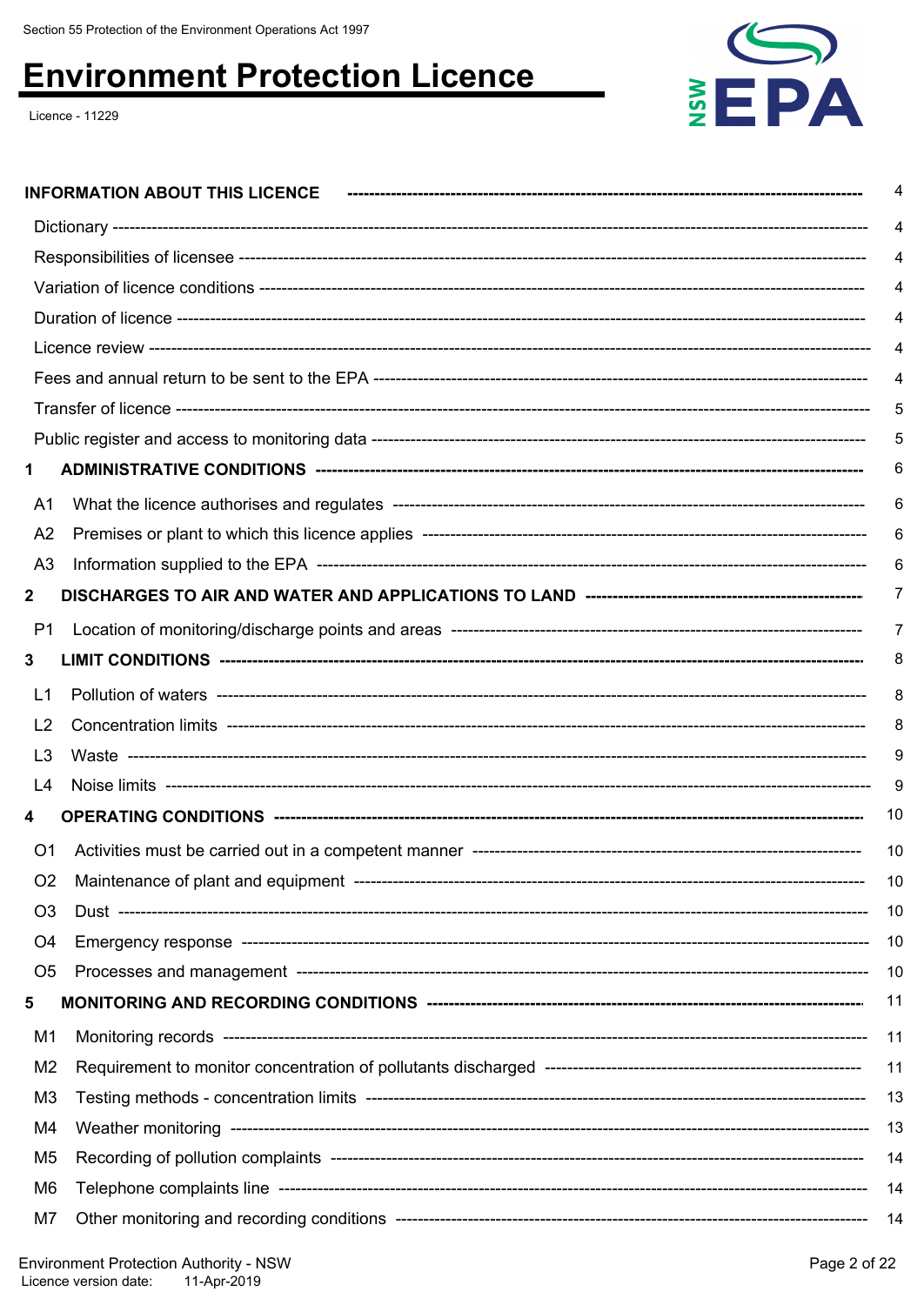Licence - 11229



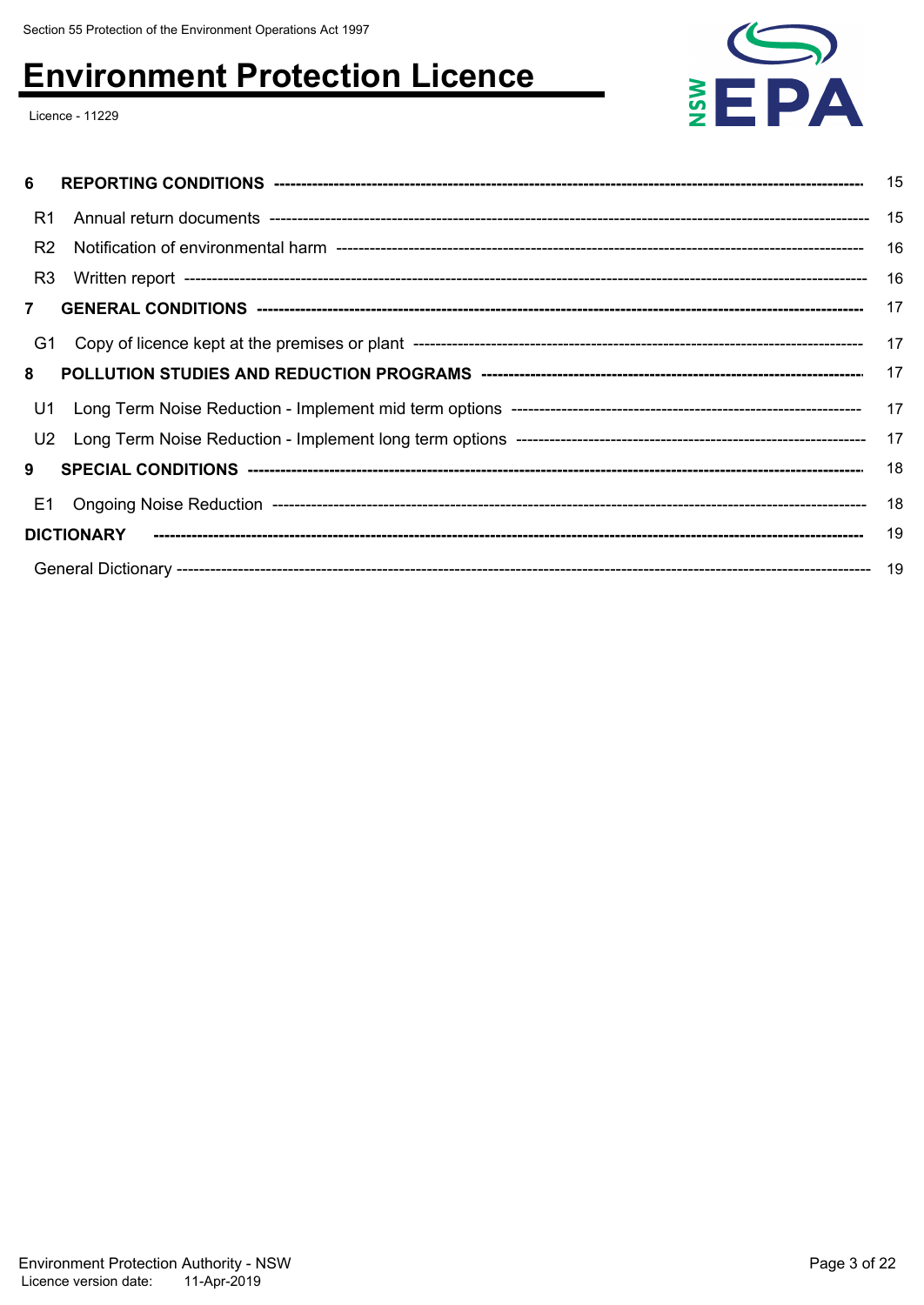Licence - 11229



# **Information about this licence**

## **Dictionary**

A definition of terms used in the licence can be found in the dictionary at the end of this licence.

## **Responsibilities of licensee**

Separate to the requirements of this licence, general obligations of licensees are set out in the Protection of the Environment Operations Act 1997 ("the Act") and the Regulations made under the Act. These include obligations to:

- ensure persons associated with you comply with this licence, as set out in section 64 of the Act;
- control the pollution of waters and the pollution of air (see for example sections 120 132 of the Act);
- report incidents causing or threatening material environmental harm to the environment, as set out in Part 5.7 of the Act.

## **Variation of licence conditions**

The licence holder can apply to vary the conditions of this licence. An application form for this purpose is available from the EPA.

The EPA may also vary the conditions of the licence at any time by written notice without an application being made.

Where a licence has been granted in relation to development which was assessed under the Environmental Planning and Assessment Act 1979 in accordance with the procedures applying to integrated development, the EPA may not impose conditions which are inconsistent with the development consent conditions until the licence is first reviewed under Part 3.6 of the Act.

## **Duration of licence**

This licence will remain in force until the licence is surrendered by the licence holder or until it is suspended or revoked by the EPA or the Minister. A licence may only be surrendered with the written approval of the EPA.

## **Licence review**

The Act requires that the EPA review your licence at least every 5 years after the issue of the licence, as set out in Part 3.6 and Schedule 5 of the Act. You will receive advance notice of the licence review.

## **Fees and annual return to be sent to the EPA**

For each licence fee period you must pay:

- an administrative fee; and
- a load-based fee (if applicable).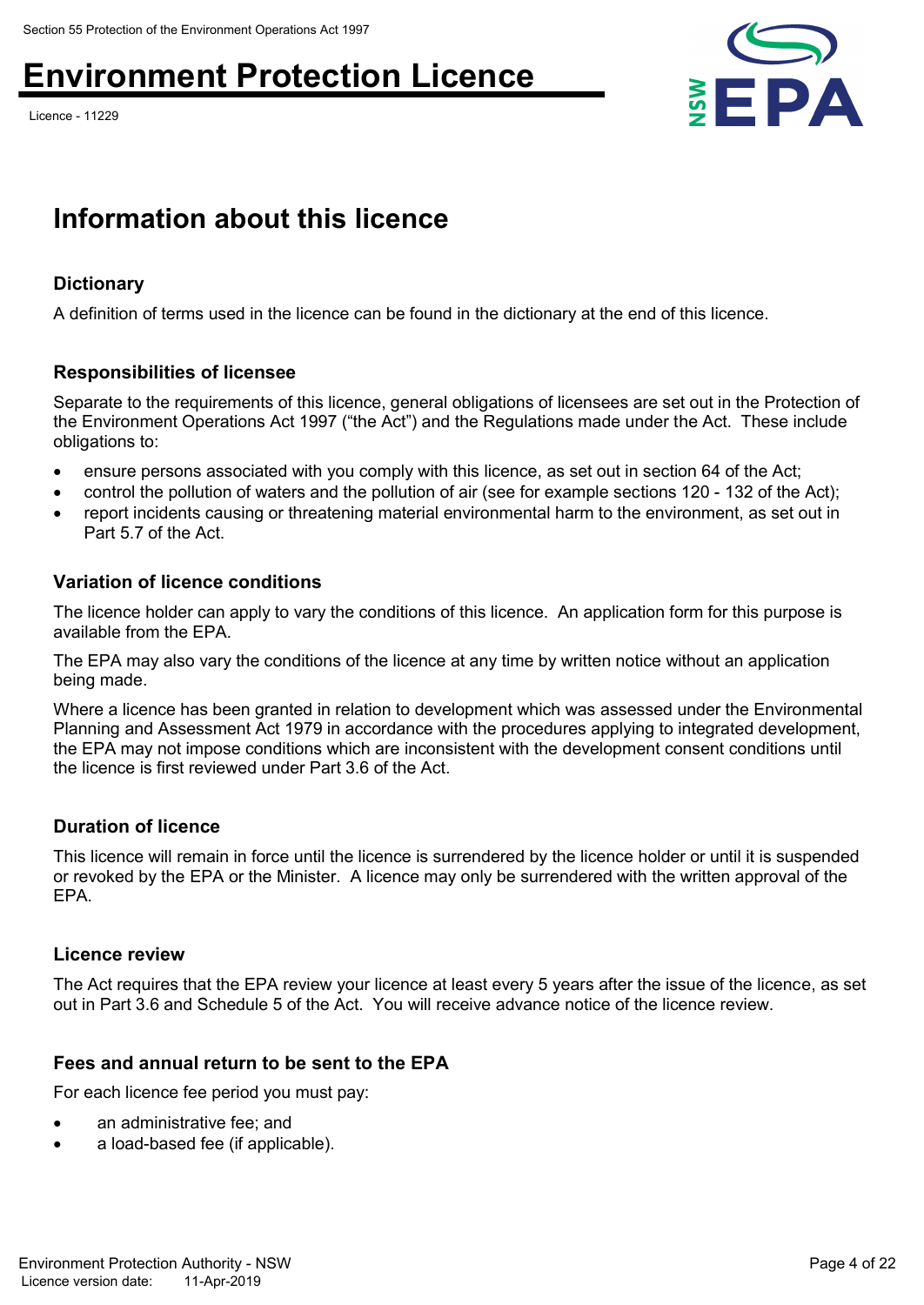



The EPA publication "A Guide to Licensing" contains information about how to calculate your licence fees. The licence requires that an Annual Return, comprising a Statement of Compliance and a summary of any monitoring required by the licence (including the recording of complaints), be submitted to the EPA. The Annual Return must be submitted within 60 days after the end of each reporting period. See condition R1 regarding the Annual Return reporting requirements.

Usually the licence fee period is the same as the reporting period.

#### **Transfer of licence**

The licence holder can apply to transfer the licence to another person. An application form for this purpose is available from the EPA.

#### **Public register and access to monitoring data**

Part 9.5 of the Act requires the EPA to keep a public register of details and decisions of the EPA in relation to, for example:

- licence applications;
- licence conditions and variations;
- statements of compliance;
- load based licensing information; and
- load reduction agreements.

Under s320 of the Act application can be made to the EPA for access to monitoring data which has been submitted to the EPA by licensees.

#### **This licence is issued to:**

**HIGHLAND PINE PRODUCTS PTY LIMITED**

**LOCKED BAG 8**

**OBERON NSW 2787**

subject to the conditions which follow.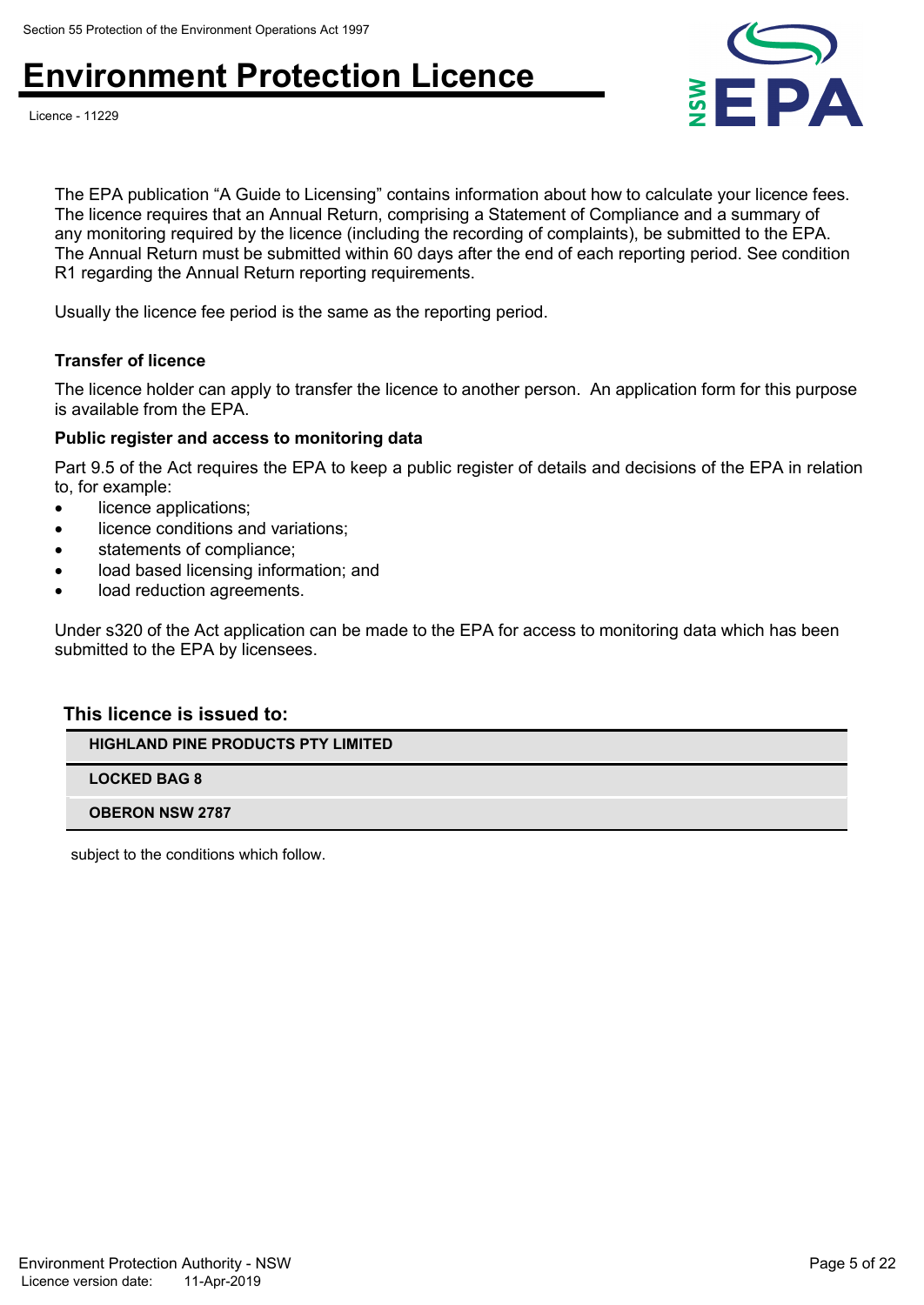Licence - 11229



# **1 Administrative Conditions**

## **A1 What the licence authorises and regulates**

A1.1 This licence authorises the carrying out of the scheduled activities listed below at the premises specified in A2. The activities are listed according to their scheduled activity classification, fee-based activity classification and the scale of the operation.

Unless otherwise further restricted by a condition of this licence, the scale at which the activity is carried out must not exceed the maximum scale specified in this condition.

| <b>Scheduled Activity</b>               | <b>Fee Based Activity</b>            | <b>Scale</b>                                |
|-----------------------------------------|--------------------------------------|---------------------------------------------|
| Wood or timber milling or<br>processing | Wood or timber milling or processing | $>$ 200000 m3 annual<br>processing capacity |
| Wood preservation                       | Wood preservation                    | > 30000 m3 annual<br>processing capacity    |

## **A2 Premises or plant to which this licence applies**

A2.1 The licence applies to the following premises:

| <b>Premises Details</b>                               |
|-------------------------------------------------------|
| <b>HIGHLAND PINE PRODUCTS</b>                         |
| <b>GATE 3, ALBION STREET</b>                          |
| <b>OBERON</b>                                         |
| <b>NSW 2787</b>                                       |
| LOT 86 DP 574012, LOT 10 DP 1017456, LOT 1 DP 1047220 |

## **A3 Information supplied to the EPA**

A3.1 Works and activities must be carried out in accordance with the proposal contained in the licence application, except as expressly provided by a condition of this licence.

In this condition the reference to "the licence application" includes a reference to: a) the applications for any licences (including former pollution control approvals) which this licence replaces under the Protection of the Environment Operations (Savings and Transitional) Regulation 1998; and

b) the licence information form provided by the licensee to the EPA to assist the EPA in connection with the issuing of this licence.

- A3.2 Notwithstanding condition A3.1, works and activities carried out by the licensee for the Bifenthrin treatment plant must be carried out in accordance with;
	- a) Licence variation form dated 17 March 2010 and supporting documentation.
	- b) The requirements of Australian/New Zealand Standard, timber preservation plant safety code, Part 1: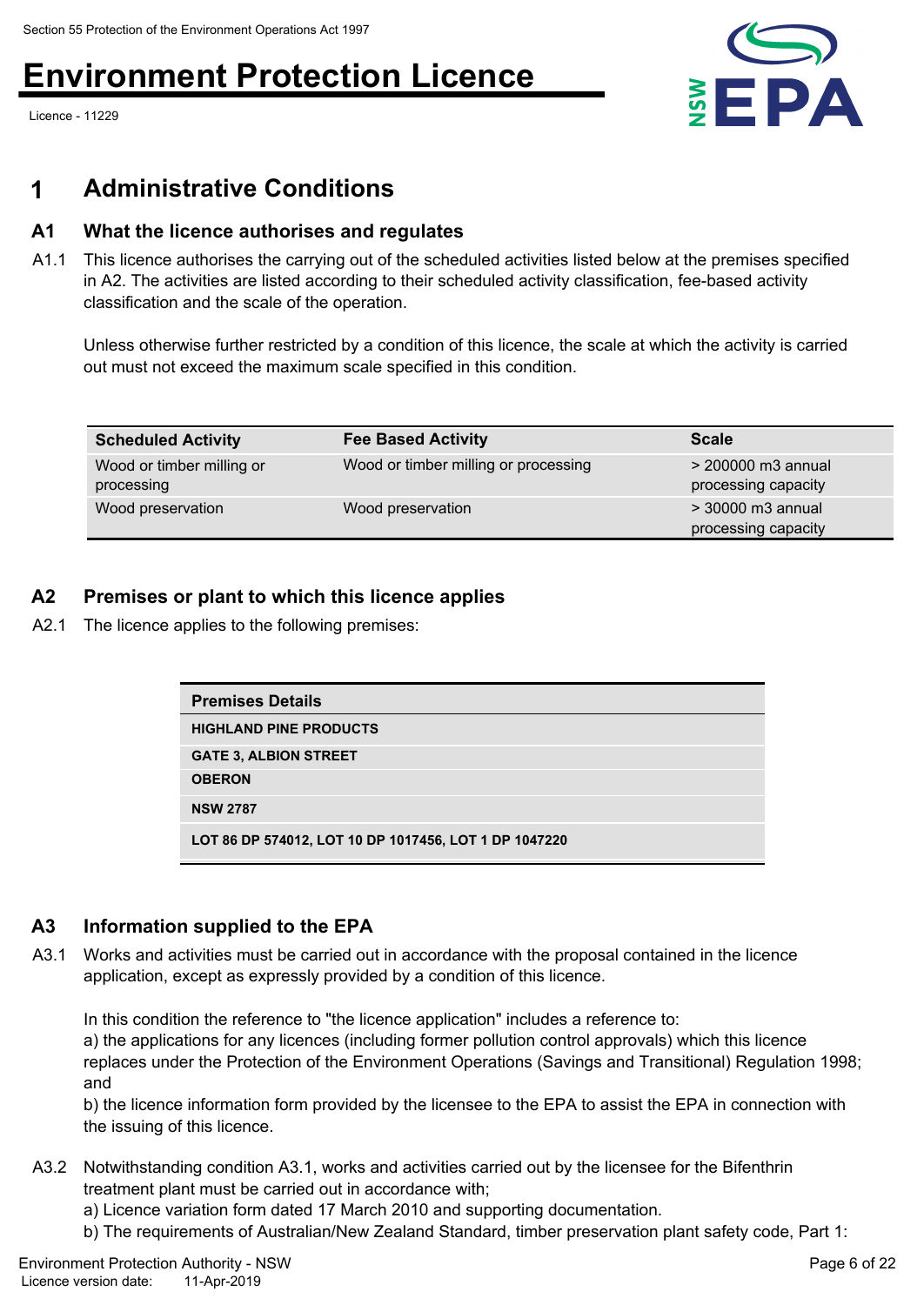Licence - 11229



Plant design – AS/NZS 2843.1:2000.

c) The requirements of Australian/New Zealand Standard, timber preservation plant safety code, Part 2: Plant operation – AS/NZS 2843.2:2000.

### **Discharges to Air and Water and Applications to Land 2**

# **P1 Location of monitoring/discharge points and areas**

P1.1 The following points referred to in the table below are identified in this licence for the purposes of monitoring and/or the setting of limits for the emission of pollutants to the air from the point.

| Air                                |                                               |                                               |                                                                                                                                                                                                                       |  |
|------------------------------------|-----------------------------------------------|-----------------------------------------------|-----------------------------------------------------------------------------------------------------------------------------------------------------------------------------------------------------------------------|--|
| <b>EPA identi-</b><br>fication no. | <b>Type of Monitoring</b><br><b>Point</b>     | <b>Type of Discharge</b><br><b>Point</b>      | <b>Location Description</b>                                                                                                                                                                                           |  |
| 1                                  | Discharge to Air; Air<br>emissions monitoring | Discharge to Air; Air<br>emissions monitoring | Point 7, sawmill heat plant stack from<br>sawmill site air emission plan 21/6/00.                                                                                                                                     |  |
| 2                                  | Dust monitoring                               |                                               | Dust gauge located at the premise<br>boundary, labelled as "6" in the map titled<br>"Dust, surface water and groundwater<br>monitoring network" within the 2002<br>AEMR, submitted to the DEC on 27<br>November 2003. |  |
| 3                                  | Dust monitoring                               |                                               | Dust gauge located at the premise<br>boundary, labelled as "7" in the map titled<br>"Dust, surface water and groundwater<br>monitoring network" within the 2002<br>AEMR, submitted to the DEC on 27<br>November 2003. |  |
| 4                                  | Dust monitoring                               |                                               | Dust gauge located at the premise<br>boundary, labelled as "8" in the map titled<br>"Dust, surface water and groundwater<br>monitoring network" within the 2002<br>AEMR, submitted to the DEC on 27<br>November 2003. |  |
| $\overline{7}$                     | Air Emission - Wood<br>preservation           | Air Emission - Wood<br>preservation           | Air emission point from bifenthrin treatment<br>plant labelled as point No.23 on drawing<br>titled HPP39702 termite repellant project<br>emission point layout dated 5/3/2010<br>submitted to EPA on 17/3/2010.       |  |
| 8                                  | Air emission - Wood<br>preservation           | Air emission - Wood<br>preservation           | Air emission point from bifenthrin treatment<br>plant labelled as point No.24 on drawing<br>titled HPP39702 termite repellant project<br>emission point layout dated 5/3/2010<br>submitted to EPA on 17/3/2010.       |  |
| 9                                  | Weather monitoring                            |                                               | All weather station located within fenced<br>compound within paddock approximately<br>100 m due south of premises car park.                                                                                           |  |

P1.2 The following points referred to in the table are identified in this licence for the purposes of the monitoring and/or the setting of limits for discharges of pollutants to water from the point.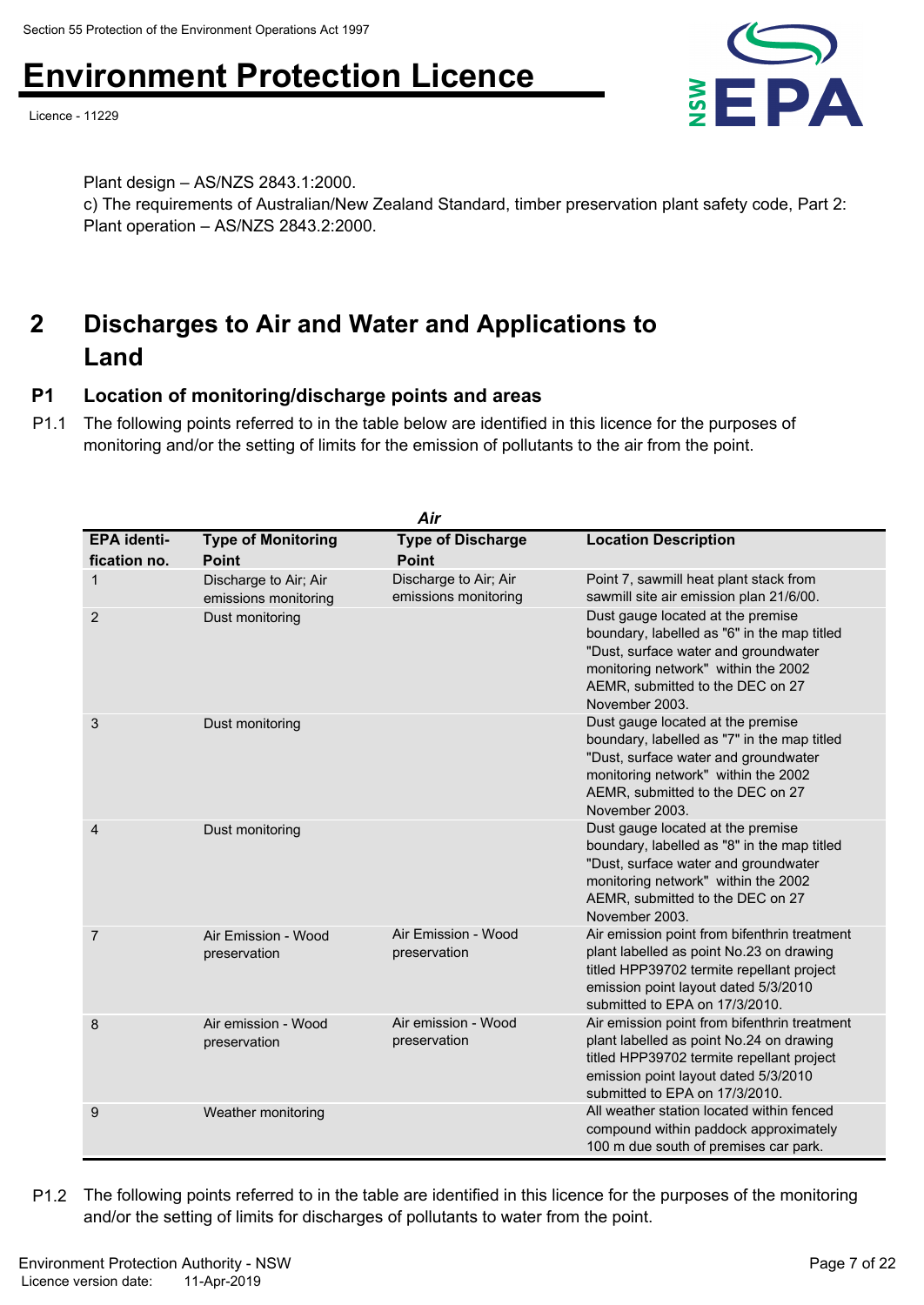Licence - 11229



|                                    | <b>Water and land</b>             |                                |                                                                                                                                                                             |  |  |
|------------------------------------|-----------------------------------|--------------------------------|-----------------------------------------------------------------------------------------------------------------------------------------------------------------------------|--|--|
| <b>EPA Identi-</b><br>fication no. | <b>Type of Monitoring Point</b>   | <b>Type of Discharge Point</b> | <b>Location Description</b>                                                                                                                                                 |  |  |
| 5                                  | Groundwater quality<br>monitoring |                                | Groundwater montoring well<br>located on the South-west corner of<br>the premises referred to as "GW<br>monitoring well 1" marked on fax<br>from HPP dated 22 January 2004. |  |  |
| 6                                  | Groundwater quality<br>monitoring |                                | Groundwater montoring well<br>located on the South-west corner of<br>the premises referred to as "GW<br>monitoring well 3" marked on fax<br>from HPP dated 22 January 2004. |  |  |

# **3 Limit Conditions**

## **L1 Pollution of waters**

- L1.1 Except as may be expressly provided in any other condition of this licence, the licensee must comply with section 120 of the Protection of the Environment Operations Act 1997.
- L1.2 In accordance with the integrated water management system provisions of the Shared Services agreement that exists between the licensee and the holder of environment protection licence 3035, the licensee may discharge all stormwater and wastewater generated from the premises untreated to the adjoining licensed premises 3035 for treatment.
- L1.3 The licensee must advise the EPA of any changes to the integrated water management system provisions of the Shared Services agreement that exists between the licensee and the holder of environment protection licence 3035, at the time the agreement is changed including termination of the agreement.

# **L2 Concentration limits**

- L2.1 For each monitoring/discharge point or utilisation area specified in the table\s below (by a point number), the concentration of a pollutant discharged at that point, or applied to that area, must not exceed the concentration limits specified for that pollutant in the table.
- L2.2 Air Concentration Limits

| н<br>× |  |
|--------|--|
|--------|--|

| <b>Pollutant</b> | Units of measure | 100 percentile<br>concentration limit | <b>Reference</b><br>conditions | Oxvaen<br>correction | Averaging<br>period |  |
|------------------|------------------|---------------------------------------|--------------------------------|----------------------|---------------------|--|
|                  |                  |                                       |                                |                      |                     |  |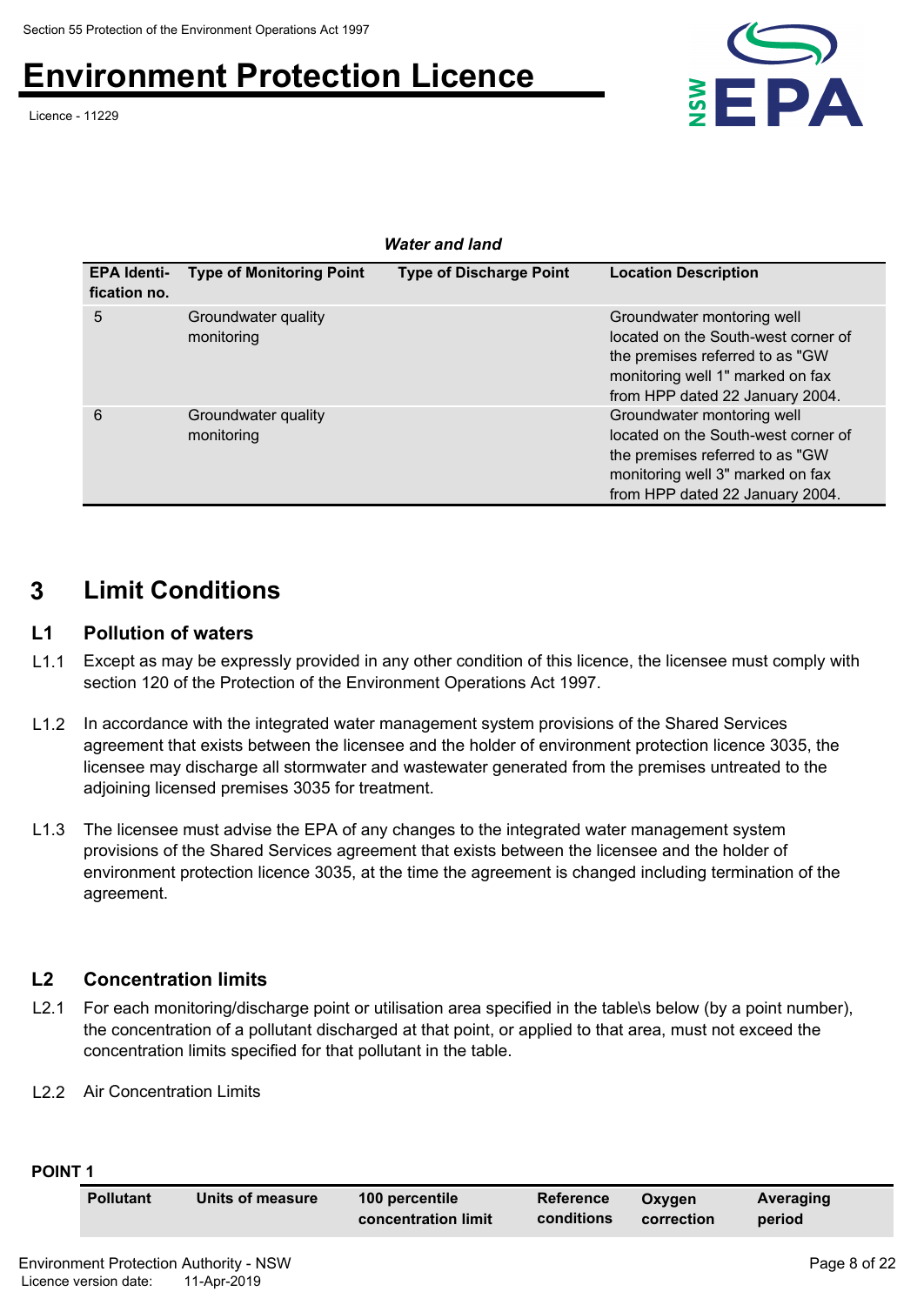Licence - 11229



| <b>Total Solid</b><br>Particles | milligrams per cubic<br>metre | 250  |
|---------------------------------|-------------------------------|------|
| Nitrogen<br>Oxides              | milligrams per cubic<br>metre | 2500 |

## **L3 Waste**

L3.1 The licensee must not cause, permit or allow any waste to be received at the premises, except the wastes expressly referred to in the column titled "Waste" and meeting the definition, if any, in the column titled "Description" in the table below.

Any waste received at the premises must only be used for the activities referred to in relation to that waste in the column titled "Activity" in the table below.

Any waste received at the premises is subject to those limits or conditions, if any, referred to in relation to that waste contained in the column titled "Other Limits" in the table below.

This condition does not limit any other conditions in this licence.

| Code      | Waste                                        | <b>Description</b>                                                                                                                                                                                                   | <b>Activity</b>                                                   | <b>Other Limits</b> |
|-----------|----------------------------------------------|----------------------------------------------------------------------------------------------------------------------------------------------------------------------------------------------------------------------|-------------------------------------------------------------------|---------------------|
| <b>NA</b> | <b>General or Specific</b><br>exempted waste | Waste that meets all the<br>requirements of a<br>resource recovery order<br>and exemption under<br>the Protection of the<br><b>Environment Operations</b><br>(Waste) Regulation, as<br>in-force from time to<br>time | As specified in each<br>particular resource<br>recovery exemption | <b>NA</b>           |

# **L4 Noise limits**

- L4.1 Noise from the premises must not exceed:
	- a) 55 dB(A) LAeq(15 minute) during the day (7am to 6pm); and
	- b) 50 dB(A) LAeq(15 minute) during the evening (6pm to 10pm); and
	- c) at all other times 50 dB(A) LAeq (15 minute), except as expressly provided by this licence.

Where  $\text{L}_\text{Aeq}$  means the equivalent continuous noise level – the level of noise equivalent to the energy-average of noise levels occurring over a measurement period.

- L4.2 To determine compliance with condition L4.1 noise must be measured at, or computed for, at "Oorong" or an other noise sensitive location (such as a residence/school) along Herbourne or West Cunynghame Street, Oberon. A modifying factor correction must be applied for tonal, impulsive or intermittent noise in accordance with the "Environmental Noise Management - NSW Industrial Noise Policy (January 2000)".
- L4.3 The noise emission limits identified in this licence apply under all meteorological conditions except: a) during rain and wind speeds (at 10m height) greater than 3m/s; and b) under "non-significant weather conditions".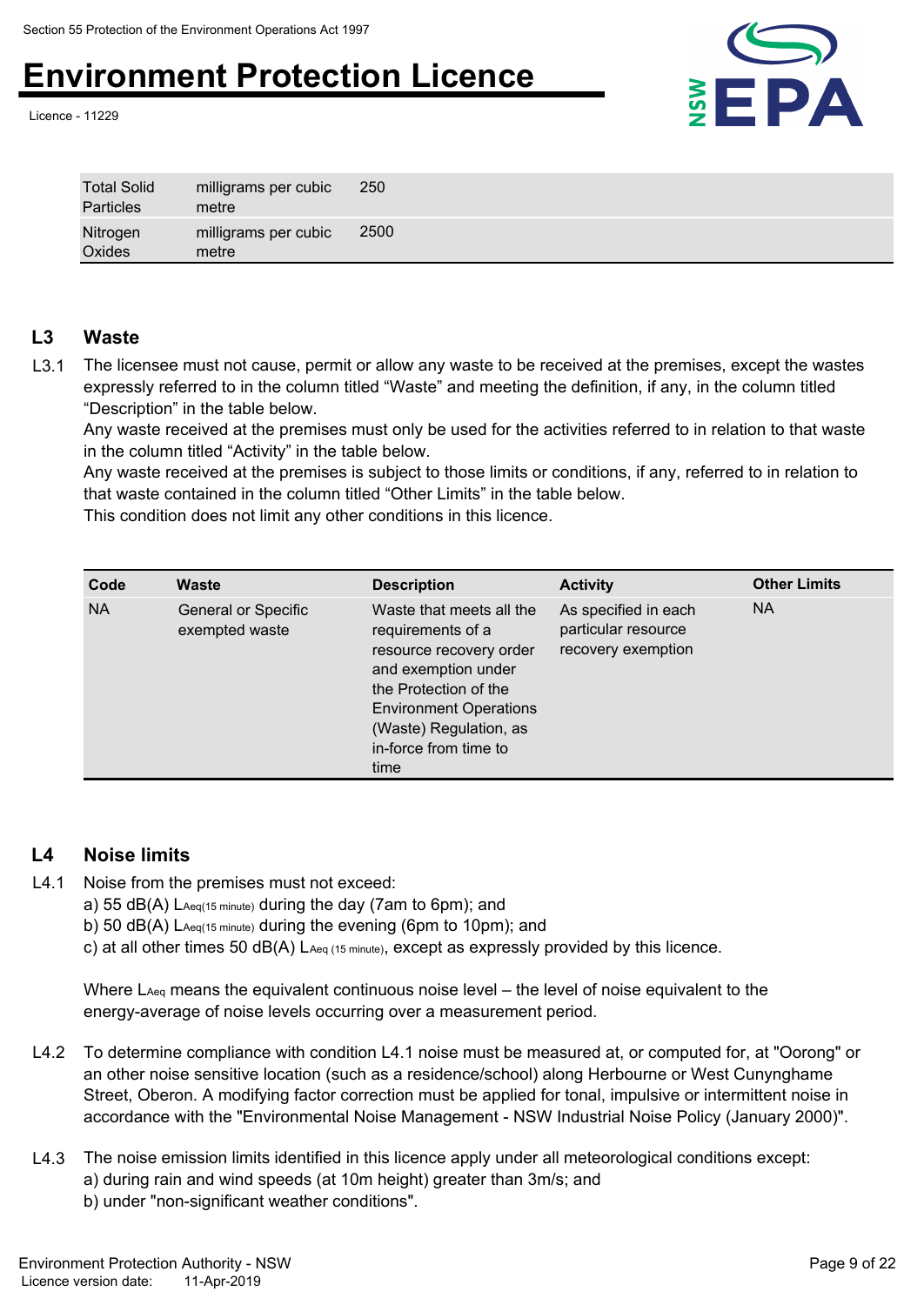Licence - 11229



Note Field meteorological indicators for non-significant weather conditions are described in the NSW Industrial Noise Policy, Chapter 5 and Appendix E in relation to wind and temperature inversions.

L4.4 The noise limits in the above table do not apply where the licensee and an affected resident have reached a negotiated agreement in regard to noise.

# **4 Operating Conditions**

## **O1 Activities must be carried out in a competent manner**

O1.1 Licensed activities must be carried out in a competent manner.

This includes:

a) the processing, handling, movement and storage of materials and substances used to carry out the activity; and

b) the treatment, storage, processing, reprocessing, transport and disposal of waste generated by the activity.

## **O2 Maintenance of plant and equipment**

- O2.1 All plant and equipment installed at the premises or used in connection with the licensed activity:
	- a) must be maintained in a proper and efficient condition; and
	- b) must be operated in a proper and efficient manner.

#### **O3 Dust**

- O3.1 All operations and activities occurring at the premises must be carried out in a manner that will minimise the emission of dust from the premises.
- O3.2 Trucks entering and leaving the premises that are carrying loads of material likely to blow off must be covered at all times, except during loading and unloading.

## **O4 Emergency response**

O4.1 Within 3 months of the date of the issue of this licence, the licensee must develop, or update, an emergency response plan which documents the procedures to deal with all types of incidents (e.g. spill, explosions or fire) that may occur at the premises or outside of the premises (e.g. during transfer) which are likely to cause harm to the environment.

### **O5 Processes and management**

O5.1 The bifenthrin treatment facility must be operated in accordance with the requirements of Australian/New Zealand Standard, Timber preservation plant safety code, Part 1: Plant design – AS/NZS 2843.1:2000,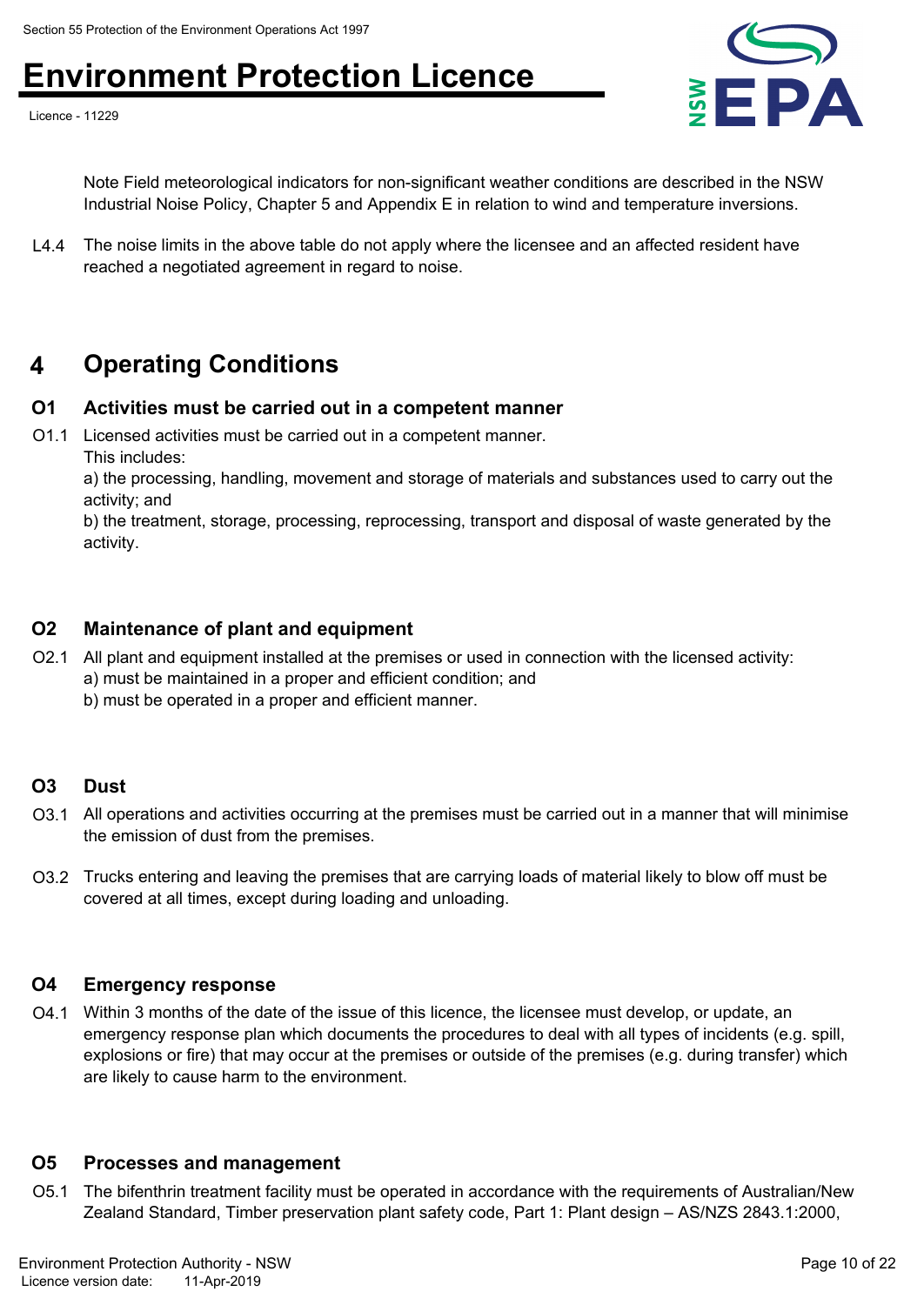Licence - 11229



and Australian/New Zealand Standard, Timber preservation plant safety code, Part 2: Plant operation – AS/NZS 2843.2:2000, except as expressly provided by a condition of this licence.

# **5 Monitoring and Recording Conditions**

## **M1 Monitoring records**

- M1.1 The results of any monitoring required to be conducted by this licence or a load calculation protocol must be recorded and retained as set out in this condition.
- M1.2 All records required to be kept by this licence must be:
	- a) in a legible form, or in a form that can readily be reduced to a legible form;
	- b) kept for at least 4 years after the monitoring or event to which they relate took place; and
	- c) produced in a legible form to any authorised officer of the EPA who asks to see them.
- M1.3 The following records must be kept in respect of any samples required to be collected for the purposes of this licence:
	- a) the date(s) on which the sample was taken;
	- b) the time(s) at which the sample was collected;
	- c) the point at which the sample was taken; and
	- d) the name of the person who collected the sample.

## **M2 Requirement to monitor concentration of pollutants discharged**

M2.1 For each monitoring/discharge point or utilisation area specified below (by a point number), the licensee must monitor (by sampling and obtaining results by analysis) the concentration of each pollutant specified in Column 1. The licensee must use the sampling method, units of measure, and sample at the frequency, specified opposite in the other columns:

#### M2.2 Air Monitoring Requirements

#### **POINT 1**

| <b>Pollutant</b>             | Units of measure           | <b>Frequency</b> | <b>Sampling Method</b>  |
|------------------------------|----------------------------|------------------|-------------------------|
| Carbon dioxide               | percent                    | Yearly           | <b>TM-24</b>            |
| Carbon monoxide              | milligrams per cubic metre | Yearly           | Other Approved Method 1 |
| Dry gas density              | kilograms per cubic metre  | Yearly           | <b>TM-23</b>            |
| Moisture                     | percent                    | Yearly           | TM-22                   |
| Nitrogen Oxides              | milligrams per cubic metre | Yearly           | <b>TM-11</b>            |
| Opacity                      | percent Opacity            | Continuous       | CEM-1                   |
| Temperature                  | degrees Celsius            | Yearly           | $TM-2$                  |
| <b>Total Solid Particles</b> | milligrams per cubic metre | Yearly           | <b>TM-15</b>            |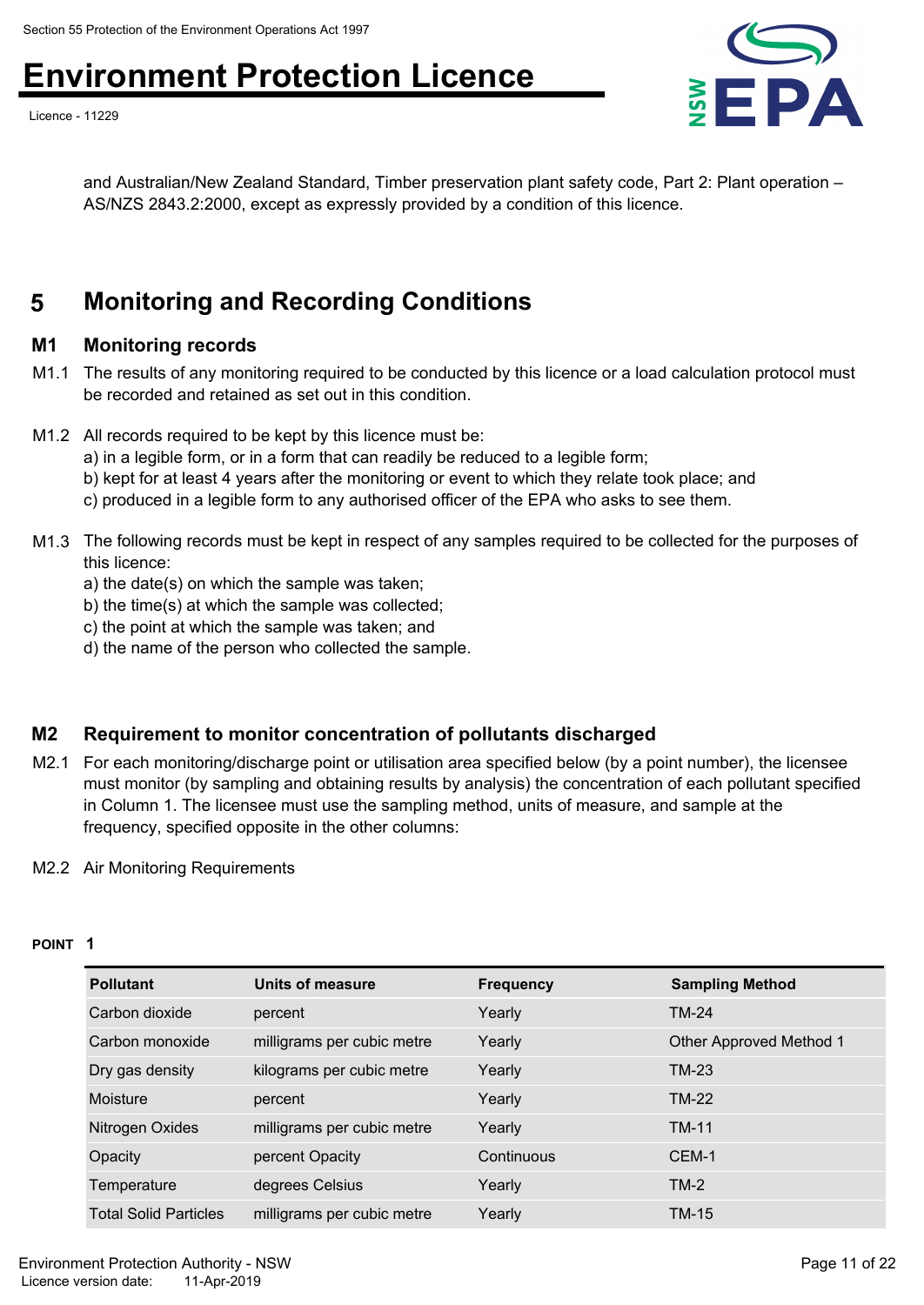Licence - 11229



| Velocity            | metres per second       | Yearly | TM-2   |
|---------------------|-------------------------|--------|--------|
| Volumetric flowrate | cubic metres per second | Yearly | $TM-2$ |

#### **POINT 2**

| <b>Pollutant</b>                   | Units of measure                    | <b>Frequency</b> | <b>Sampling Method</b> |
|------------------------------------|-------------------------------------|------------------|------------------------|
| Particulates -<br>Deposited Matter | grams per square metre per<br>month | Monthly          | AM-19                  |

#### **POINT 3**

| <b>Pollutant</b>                   | Units of measure                    | <b>Frequency</b> | <b>Sampling Method</b> |
|------------------------------------|-------------------------------------|------------------|------------------------|
| Particulates -<br>Deposited Matter | grams per square metre per<br>month | Monthly          | AM-19                  |

#### **POINT 4**

| <b>Pollutant</b>                          | Units of measure                    | <b>Frequency</b> | <b>Sampling Method</b> |
|-------------------------------------------|-------------------------------------|------------------|------------------------|
| <b>Particulates -</b><br>Deposited Matter | grams per square metre per<br>month | Monthly          | AM-19                  |

#### M2.3 Water and/ or Land Monitoring Requirements

#### **POINT 5**

| <b>Pollutant</b>                 | Units of measure               | <b>Frequency</b> | <b>Sampling Method</b> |
|----------------------------------|--------------------------------|------------------|------------------------|
| Biochemical oxygen<br>demand     | milligrams per litre           | Every 6 months   | Grab sample            |
| Conductivity                     | microsiemens per<br>centimetre | Every 6 months   | Grab sample            |
| Depth                            | metres                         | Every 6 months   | In situ                |
| <b>Nitrate</b>                   | milligrams per litre           | Every 6 months   | Grab sample            |
| pH                               | pH                             | Every 6 months   | Grab sample            |
| <b>Total dissolved</b><br>solids | milligrams per litre           | Every 6 months   | Grab sample            |
| Total organic carbon             | milligrams per litre           | Every 6 months   | Grab sample            |

#### **POINT 6**

| <b>Pollutant</b>   | Units of measure     | <b>Frequency</b> | <b>Sampling Method</b> |
|--------------------|----------------------|------------------|------------------------|
| Biochemical oxygen | milligrams per litre | Every 6 months   | Grab sample            |
| demand             |                      |                  |                        |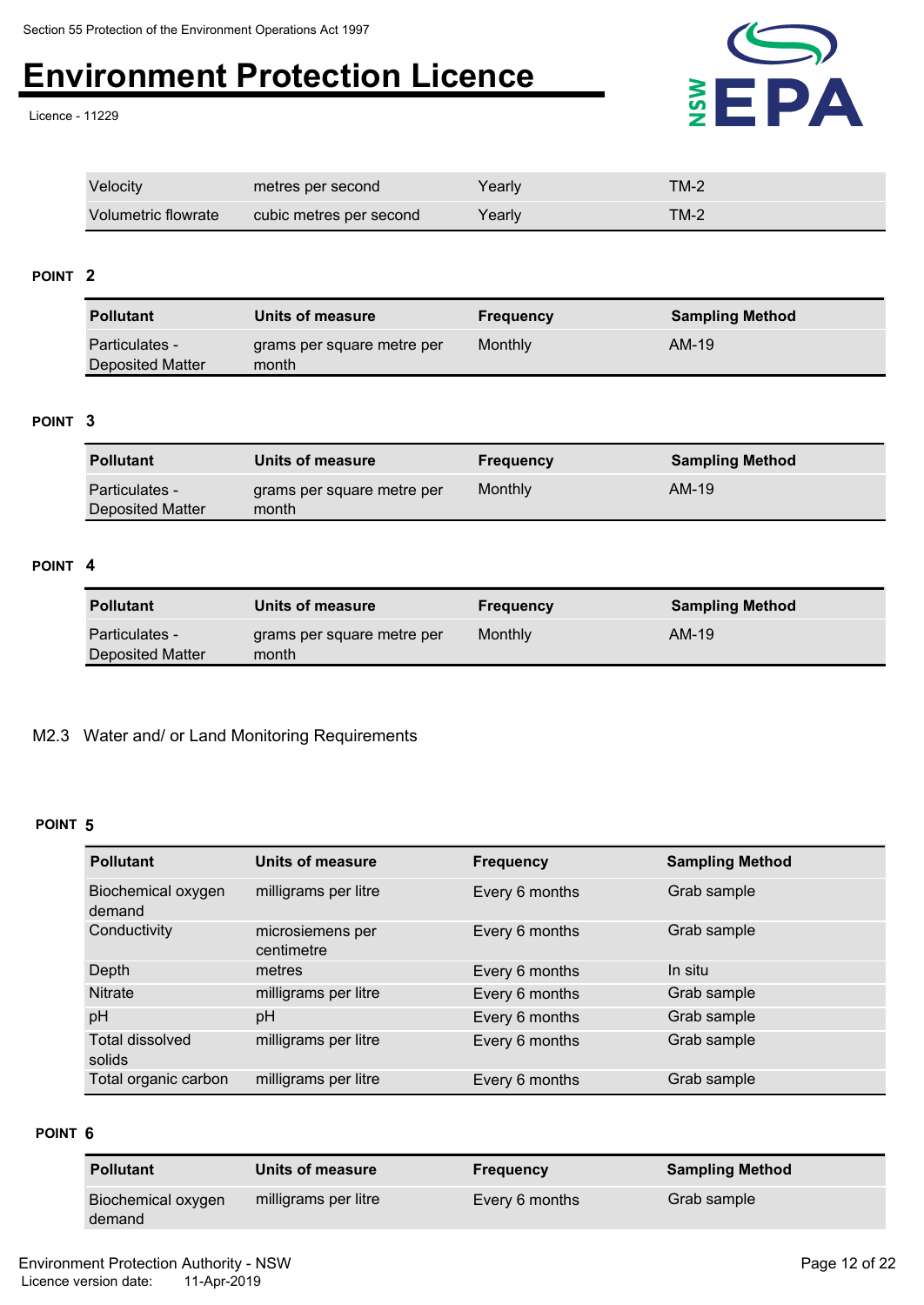Licence - 11229



| Conductivity                     | microsiemens per<br>centimetre | Every 6 months | Grab sample |
|----------------------------------|--------------------------------|----------------|-------------|
| Depth                            | metres                         | Every 6 months | In situ     |
| <b>Nitrate</b>                   | milligrams per litre           | Every 6 months | Grab sample |
| pH                               | рH                             | Every 6 months | Grab sample |
| <b>Total dissolved</b><br>solids | milligrams per litre           | Every 6 months | Grab sample |
| Total organic carbon             | milligrams per litre           | Every 6 months | Grab sample |

Note: Special Method 1 means assessing and recording the opacity of emissions using Ringelmann Chart.

## **M3 Testing methods - concentration limits**

M3.1 Monitoring for the concentration of a pollutant emitted to the air required to be conducted by this licence must be done in accordance with:

a) any methodology which is required by or under the Act to be used for the testing of the concentration of the pollutant; or

b) if no such requirement is imposed by or under the Act, any methodology which a condition of this licence requires to be used for that testing; or

c) if no such requirement is imposed by or under the Act or by a condition of this licence, any methodology approved in writing by the EPA for the purposes of that testing prior to the testing taking place.

- Note: The *Protection of the Environment Operations (Clean Air) Regulation 2010* requires testing for certain purposes to be conducted in accordance with test methods contained in the publication "Approved Methods for the Sampling and Analysis of Air Pollutants in NSW".
- M3.2 Subject to any express provision to the contrary in this licence, monitoring for the concentration of a pollutant discharged to waters or applied to a utilisation area must be done in accordance with the Approved Methods Publication unless another method has been approved by the EPA in writing before any tests are conducted.

## **M4 Weather monitoring**

M4.1 For each monitoring point specified in the table below the licensee must monitor (by sampling and obtaining results by analysis) the parameters specified in Column 1. The licensee must use the sampling method, units of measure, averaging period and sample at the frequency, specified opposite in the other columns.

#### **Point 9**

| <b>Parameter</b> | <b>Units of Measure</b> | <b>Frequency</b> | <b>Averaging Period</b> | <b>Sampling Method</b> |
|------------------|-------------------------|------------------|-------------------------|------------------------|
| Air temperature  | °∩                      | Continuous       | hour                    | $AM-4$                 |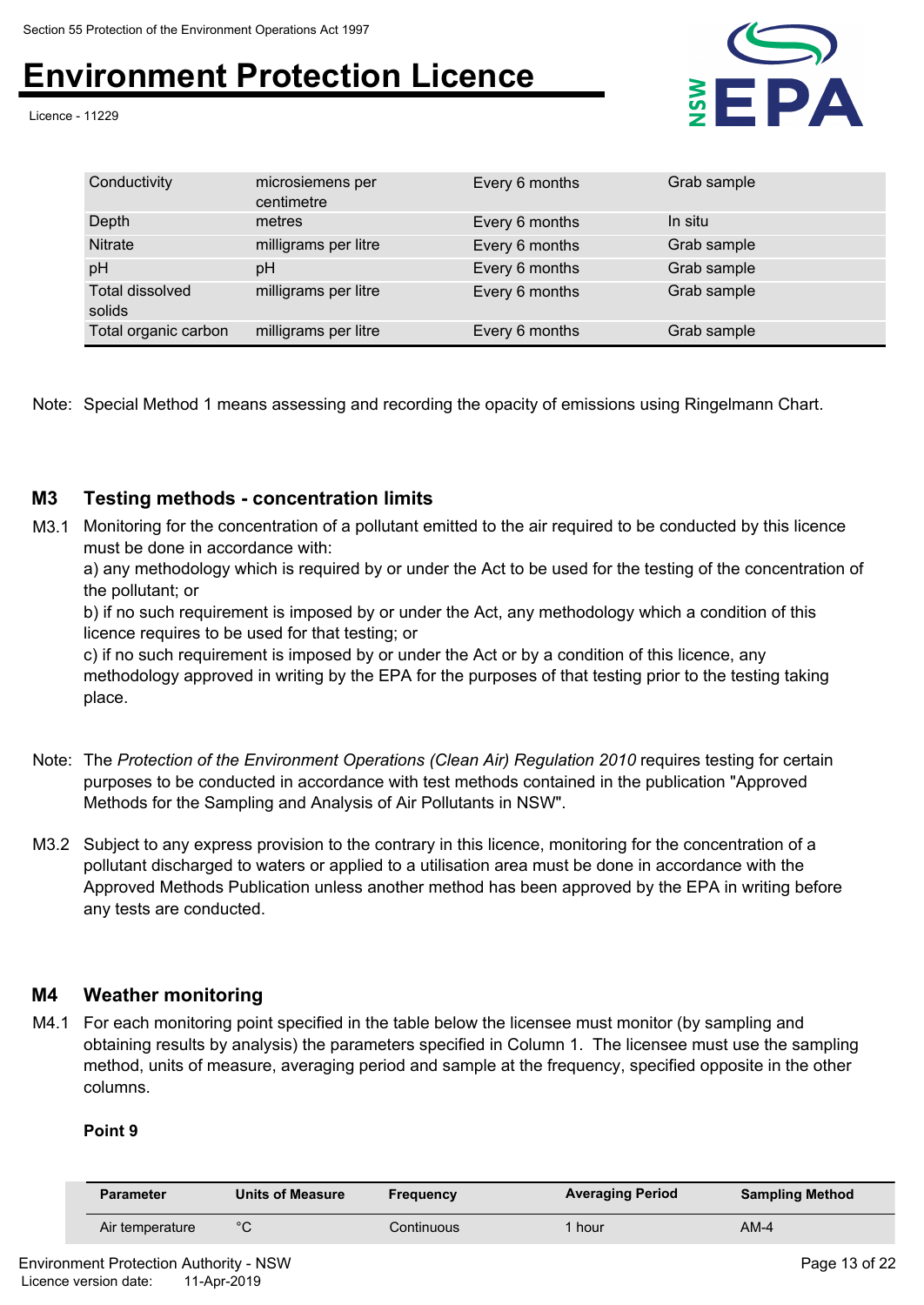Licence - 11229



| Wind direction | $\circ$ | Continuous | 15 minute | AM-2 & AM-4 |
|----------------|---------|------------|-----------|-------------|
| Wind speed     | m/s     | Continuous | 15 minute | AM-2 & AM-4 |
| Sigma theta    | $\circ$ | Continuous | 15 minute | AM-2 & AM-4 |
| Rainfall       | mm      | Continuous | 24 hour   | $AM-4$      |

## **M5 Recording of pollution complaints**

- M5.1 The licensee must keep a legible record of all complaints made to the licensee or any employee or agent of the licensee in relation to pollution arising from any activity to which this licence applies.
- M5.2 The record must include details of the following:
	- a) the date and time of the complaint;
	- b) the method by which the complaint was made;
	- c) any personal details of the complainant which were provided by the complainant or, if no such details were provided, a note to that effect;
	- d) the nature of the complaint;
	- e) the action taken by the licensee in relation to the complaint, including any follow-up contact with the complainant; and
	- f) if no action was taken by the licensee, the reasons why no action was taken.
- M5.3 The record of a complaint must be kept for at least 4 years after the complaint was made.
- M5.4 The record must be produced to any authorised officer of the EPA who asks to see them.

#### **M6 Telephone complaints line**

- M6.1 The licensee must operate during its operating hours a telephone complaints line for the purpose of receiving any complaints from members of the public in relation to activities conducted at the premises or by the vehicle or mobile plant, unless otherwise specified in the licence.
- M6.2 The licensee must notify the public of the complaints line telephone number and the fact that it is a complaints line so that the impacted community knows how to make a complaint.
- M6.3 The preceding two conditions do not apply until 3 months after: the date of the issue of this licence.

## **M7 Other monitoring and recording conditions**

M7.1 Noise monitoring to determine compliance with condition L4 must be carried out at least once annually during the day, evening, and night time hours specified by condition L4.1 at the locations specified under condition L4.2. The noise monitoring must be undertaken in accordance with Australian Standard AS 2659.1 (1998) Guide to use of sound measuring equipment - portable sound level meters, and the compliance monitoring guidance provided in the NSW Industrial Noise Policy.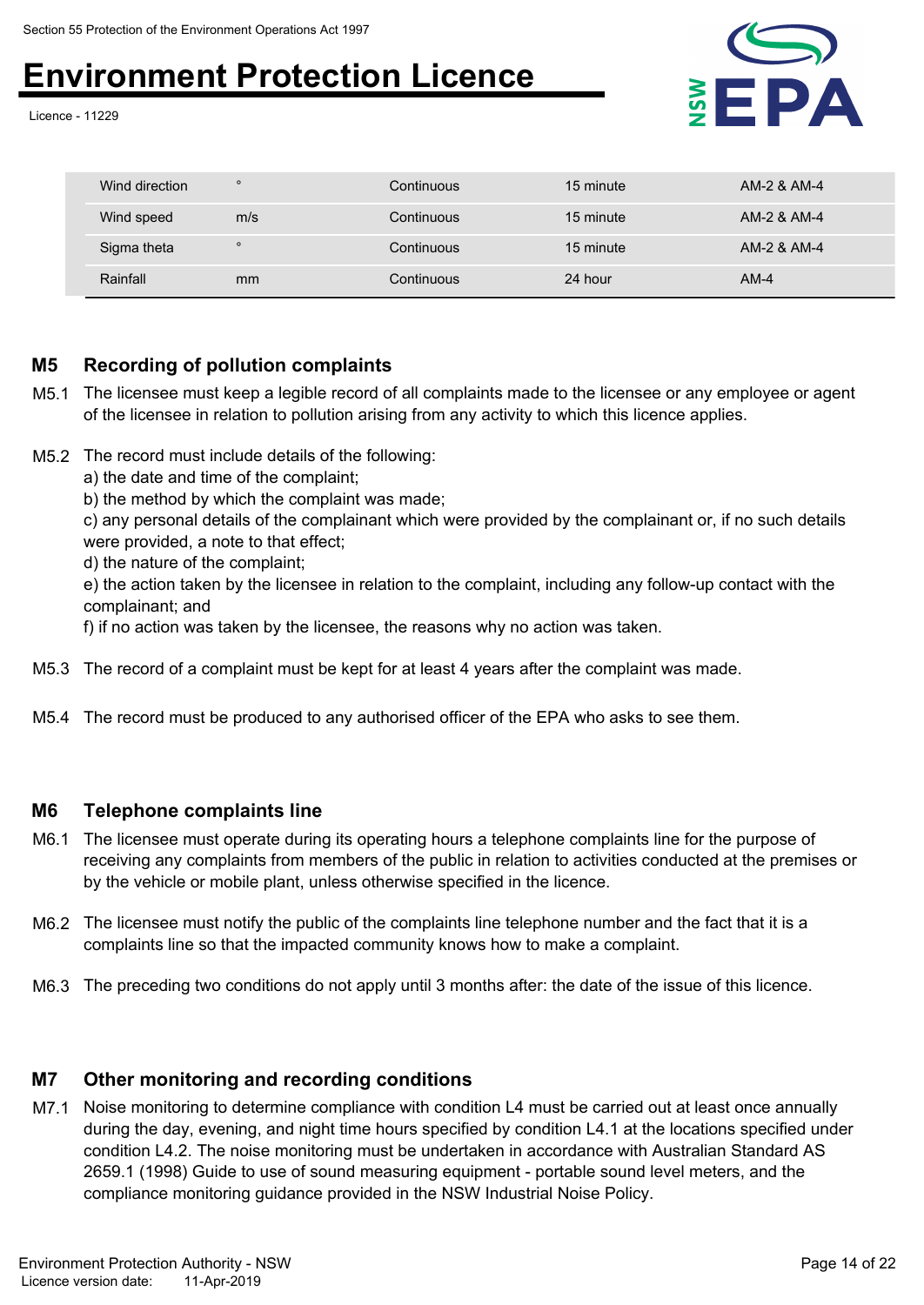Licence - 11229



# **6 Reporting Conditions**

## **R1 Annual return documents**

R1.1 The licensee must complete and supply to the EPA an Annual Return in the approved form comprising:

- 1. a Statement of Compliance,
- 2. a Monitoring and Complaints Summary,
- 3. a Statement of Compliance Licence Conditions,
- 4. a Statement of Compliance Load based Fee,
- 5. a Statement of Compliance Requirement to Prepare Pollution Incident Response Management Plan,
- 6. a Statement of Compliance Requirement to Publish Pollution Monitoring Data; and
- 7. a Statement of Compliance Environmental Management Systems and Practices.

At the end of each reporting period, the EPA will provide to the licensee a copy of the form that must be completed and returned to the EPA.

- R1.2 An Annual Return must be prepared in respect of each reporting period, except as provided below.
- Note: The term "reporting period" is defined in the dictionary at the end of this licence. Do not complete the Annual Return until after the end of the reporting period.
- R1.3 Where this licence is transferred from the licensee to a new licensee: a) the transferring licensee must prepare an Annual Return for the period commencing on the first day of the reporting period and ending on the date the application for the transfer of the licence to the new licensee is granted; and

b) the new licensee must prepare an Annual Return for the period commencing on the date the application for the transfer of the licence is granted and ending on the last day of the reporting period.

- Note: An application to transfer a licence must be made in the approved form for this purpose.
- R1.4 Where this licence is surrendered by the licensee or revoked by the EPA or Minister, the licensee must prepare an Annual Return in respect of the period commencing on the first day of the reporting period and ending on:

a) in relation to the surrender of a licence - the date when notice in writing of approval of the surrender is given; or

b) in relation to the revocation of the licence - the date from which notice revoking the licence operates.

- R1.5 The Annual Return for the reporting period must be supplied to the EPA via eConnect *EPA* or by registered post not later than 60 days after the end of each reporting period or in the case of a transferring licence not later than 60 days after the date the transfer was granted (the 'due date').
- R1.6 The licensee must retain a copy of the Annual Return supplied to the EPA for a period of at least 4 years after the Annual Return was due to be supplied to the EPA.
- R1.7 Within the Annual Return, the Statements of Compliance must be certified and the Monitoring and Complaints Summary must be signed by: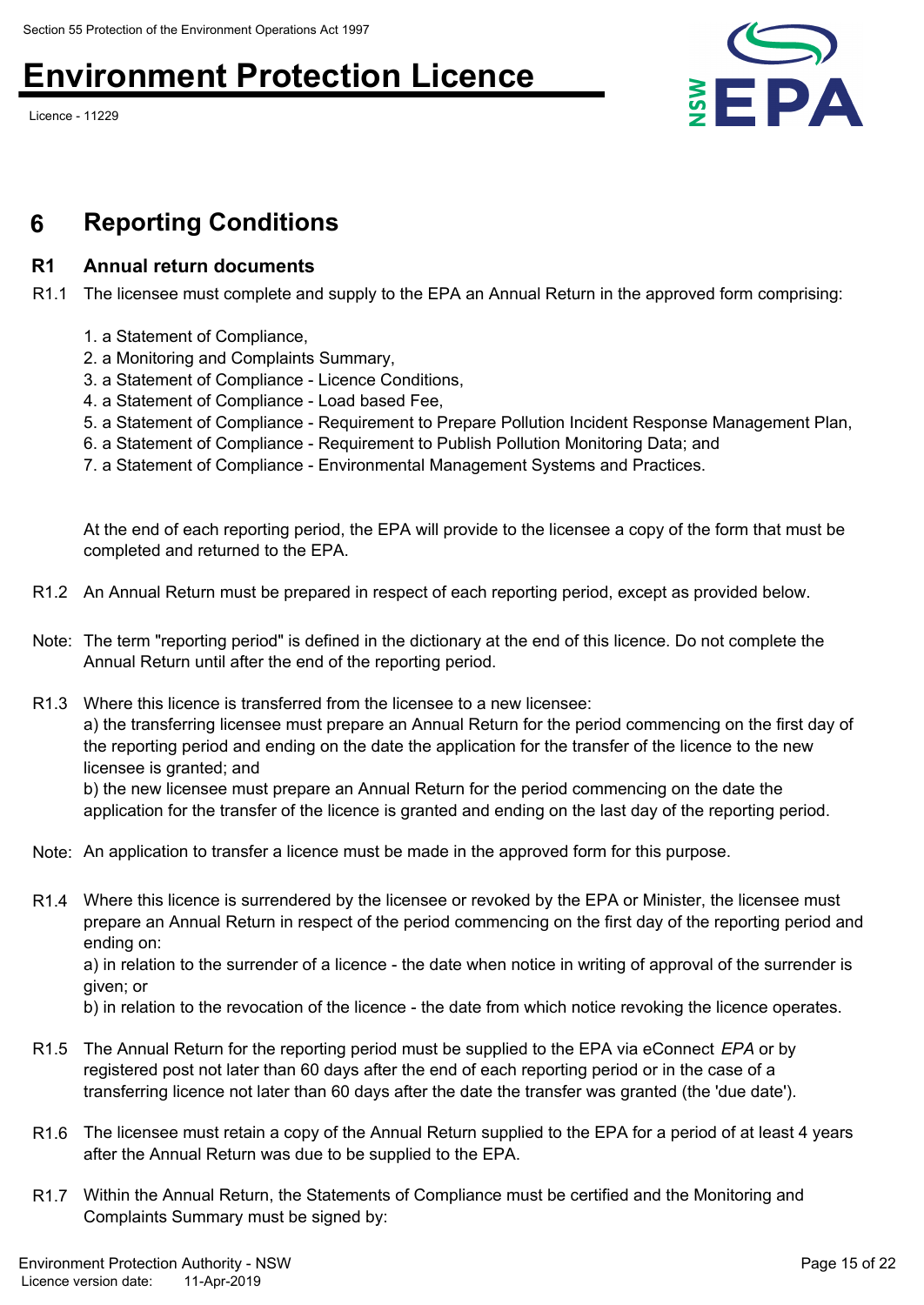Licence - 11229



a) the licence holder; or

b) by a person approved in writing by the EPA to sign on behalf of the licence holder.

## **R2 Notification of environmental harm**

R2.1 Notifications must be made by telephoning the Environment Line service on 131 555.

- Note: The licensee or its employees must notify all relevant authorities of incidents causing or threatening material harm to the environment immediately after the person becomes aware of the incident in accordance with the requirements of Part 5.7 of the Act.
- R2.2 The licensee must provide written details of the notification to the EPA within 7 days of the date on which the incident occurred.

### **R3 Written report**

R3.1 Where an authorised officer of the EPA suspects on reasonable grounds that: a) where this licence applies to premises, an event has occurred at the premises; or

b) where this licence applies to vehicles or mobile plant, an event has occurred in connection with the carrying out of the activities authorised by this licence,

and the event has caused, is causing or is likely to cause material harm to the environment (whether the harm occurs on or off premises to which the licence applies), the authorised officer may request a written report of the event.

- R3.2 The licensee must make all reasonable inquiries in relation to the event and supply the report to the EPA within such time as may be specified in the request.
- R3.3 The request may require a report which includes any or all of the following information:

a) the cause, time and duration of the event;

b) the type, volume and concentration of every pollutant discharged as a result of the event;

c) the name, address and business hours telephone number of employees or agents of the licensee, or a specified class of them, who witnessed the event;

d) the name, address and business hours telephone number of every other person (of whom the licensee is aware) who witnessed the event, unless the licensee has been unable to obtain that information after making reasonable effort;

e) action taken by the licensee in relation to the event, including any follow-up contact with any complainants;

f) details of any measure taken or proposed to be taken to prevent or mitigate against a recurrence of such an event; and

g) any other relevant matters.

R3.4 The EPA may make a written request for further details in relation to any of the above matters if it is not satisfied with the report provided by the licensee. The licensee must provide such further details to the EPA within the time specified in the request.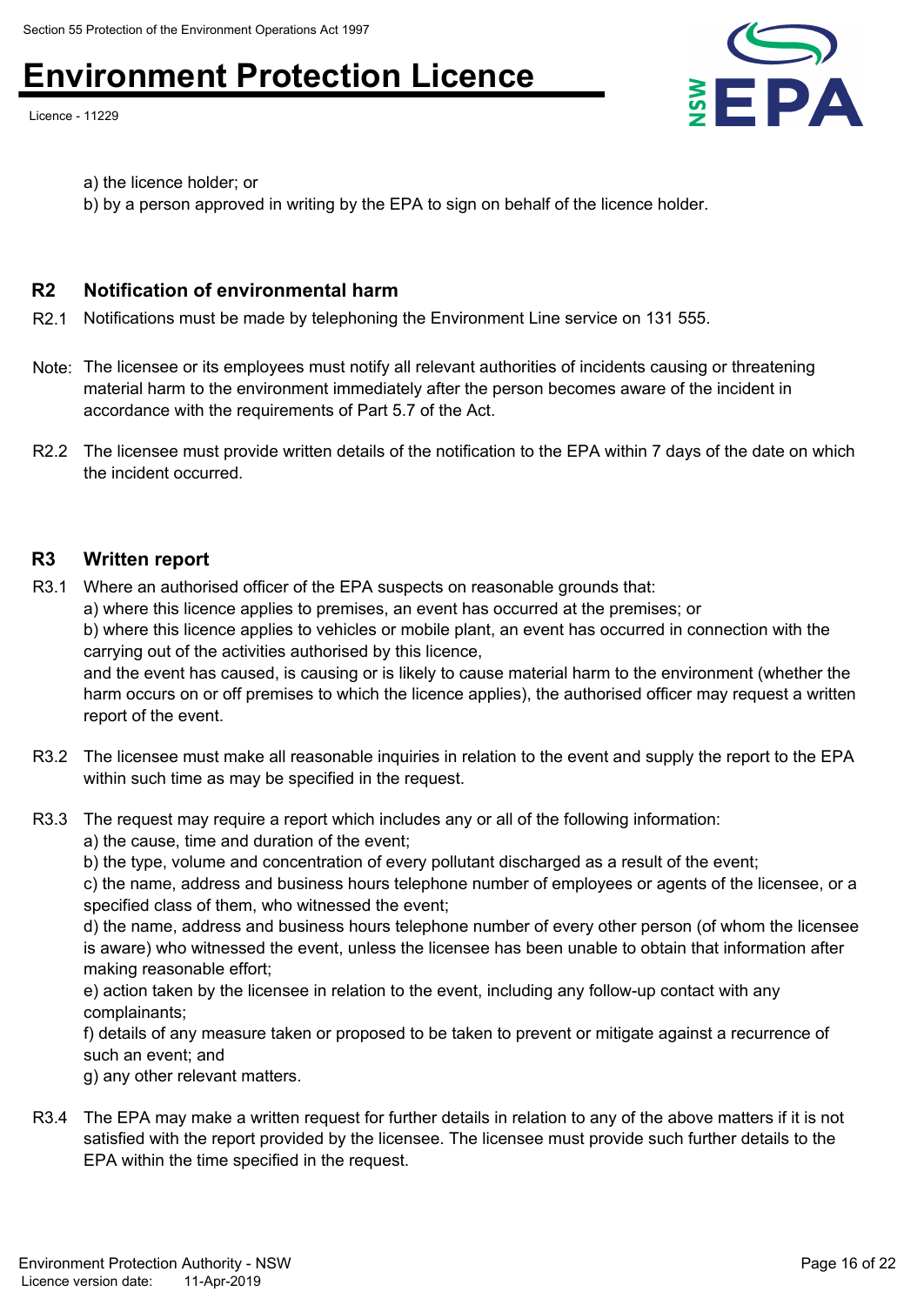Licence - 11229



# **7 General Conditions**

## **G1 Copy of licence kept at the premises or plant**

- G1.1 A copy of this licence must be kept at the premises to which the licence applies.
- G1.2 The licence must be produced to any authorised officer of the EPA who asks to see it.
- G1.3 The licence must be available for inspection by any employee or agent of the licensee working at the premises.

# **8 Pollution Studies and Reduction Programs**

## **U1 Long Term Noise Reduction - Implement mid term options**

U1.1 The licensee must by 30 December 2020 report on actions identified under the short to mid-term options (1-6 years) of Table 1. The report must include, but not necessarily limited to:

**•** details of noise reduction works undertaken as per Table 1: HPP Noise Assessment. Short term and long term options for attenuation by location (Table 1 30Jun13), or any subsequent revision from short term reporting.

- details of noise reduction(s) achieved from various sources (locations) within the premises.
- details of noise monitored outside the premises in accordance with monitoring at identified licence noise monitoring locations.
- any changes to options for attenuation under Table 1 in the mid term, as well as,
- any changes proposed to options of attenuation under Table 1 in the long term.

# **U2 Long Term Noise Reduction - Implement long term options**

U2.1 The licensee must by 30 November 2023 report on completion of the long term noise attenuation actions (1-9 years) of Table 1. The report must include, but not necessarily limited to:

**•** details of noise reduction works undertaken as per Table 1: HPP Noise Assessment. Short term and long term options for attenuation by location (Table 1. 30Jun13), or any subsequent revision from mid-term reporting.

- details of noise reduction(s) achieved from various sources (locations) within the premises.
- details of noise monitored outside the premises in accordance with monitoring at identified licence noise monitoring locations.

**•** any changes proposed to options of attenuation to ensure noise emissions from premises can comply with 45 dB(A) LAeq (15 minute) noise limit by 30 December 2023.

By 30 December 2023, the licence must achieve a 5 dB(A) noise reduction from the premises as after 1 January 2024 the EPA will be amending the night time noise limit of licence 11229 by 5 dB(A) to 45 dB(A) LAeq (15 minute).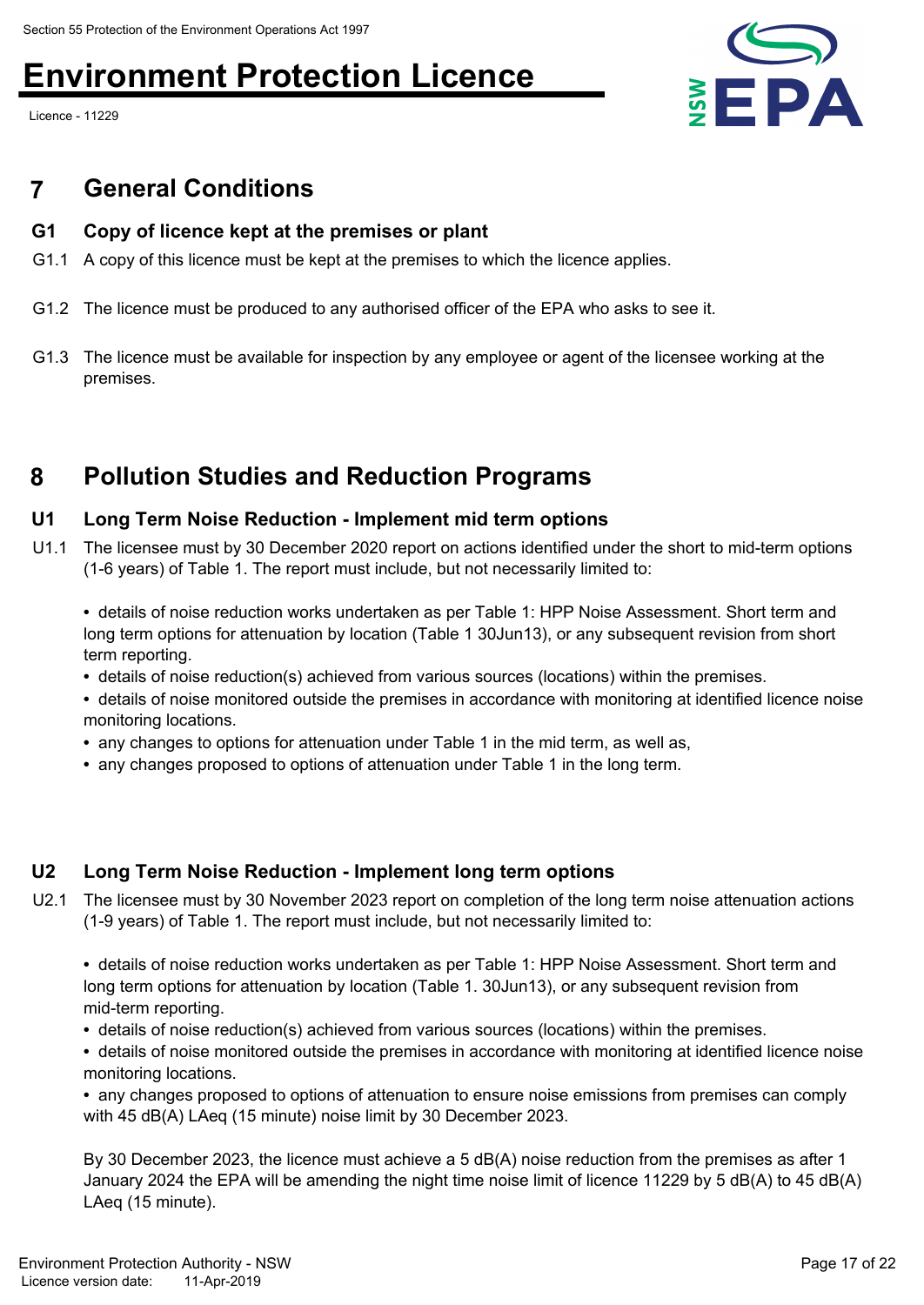Licence - 11229



### **Background to Long Term Noise Reduction Program**

Note: Consistent with developing a long term continuous noise improvement program for the Highland Pine Products (HPP) sawmill, the licensee completed and submitted to the EPA the following reports; 1) a Survey of Occupational Noise Exposures in Green and Planer Mills (report) by Knox OHS Solutions March 2013 and

2) Table 1: HPP Noise assessment. Short term and long term options for attenuation by location (Table 1 30Jun13).

By the above conditions U1 to U3, the EPA requires the licensee to implement a long term noise improvement program for the HPP sawmill to achieve a 5 dB(A) reduction in noise from the premises within 10 years to be able to meet a night time noise limit of 45 dB(A) LA eq (15 minute).

As the improvement program is for 10 years and HPP Noise Assessment (Table 1) represents "potential" attenuation options at the time of preparation, the licensee is not bound to follow the short-mid-long term works identified for each location under Table 1. The licensee should however use Table 1 as a guide to the implementation and reporting of improvement works (what's been achieved at each interval and what's proposed for the next interval), towards achieving an overall 5 dB(A) noise reduction at the end of the 10 year program.

The short-mid-long term approach to noise attenuation in Table 1 is the basis for the 3 Long term Noise Reduction PRP's (conditions U1 to U3). The licensee may however revise Table 1 at any time provided the revised Table 1 with a date of revision and revision number is provided to the EPA.

# **9 Special Conditions**

## **E1 Ongoing Noise Reduction**

E1.1 The licensee must ensure that any ongoing maintenance, modification, upgrading or replacement of plant and equipment operated at the premises demonstrates consideration of ongoing noise reduction. To achieve this, the licensee must record all plant and equipment modifications or replacements undertaken and the noise reduction achieved as a result of the plant maintenance or replacement. The licensee must report on (provide results) all plant maintenance and replacement and associated noise reduction, as well as results of noise monitoring required under condition M7.1, in a report to be provided to the EPA within three months of the conclusion of each reporting period for the premises.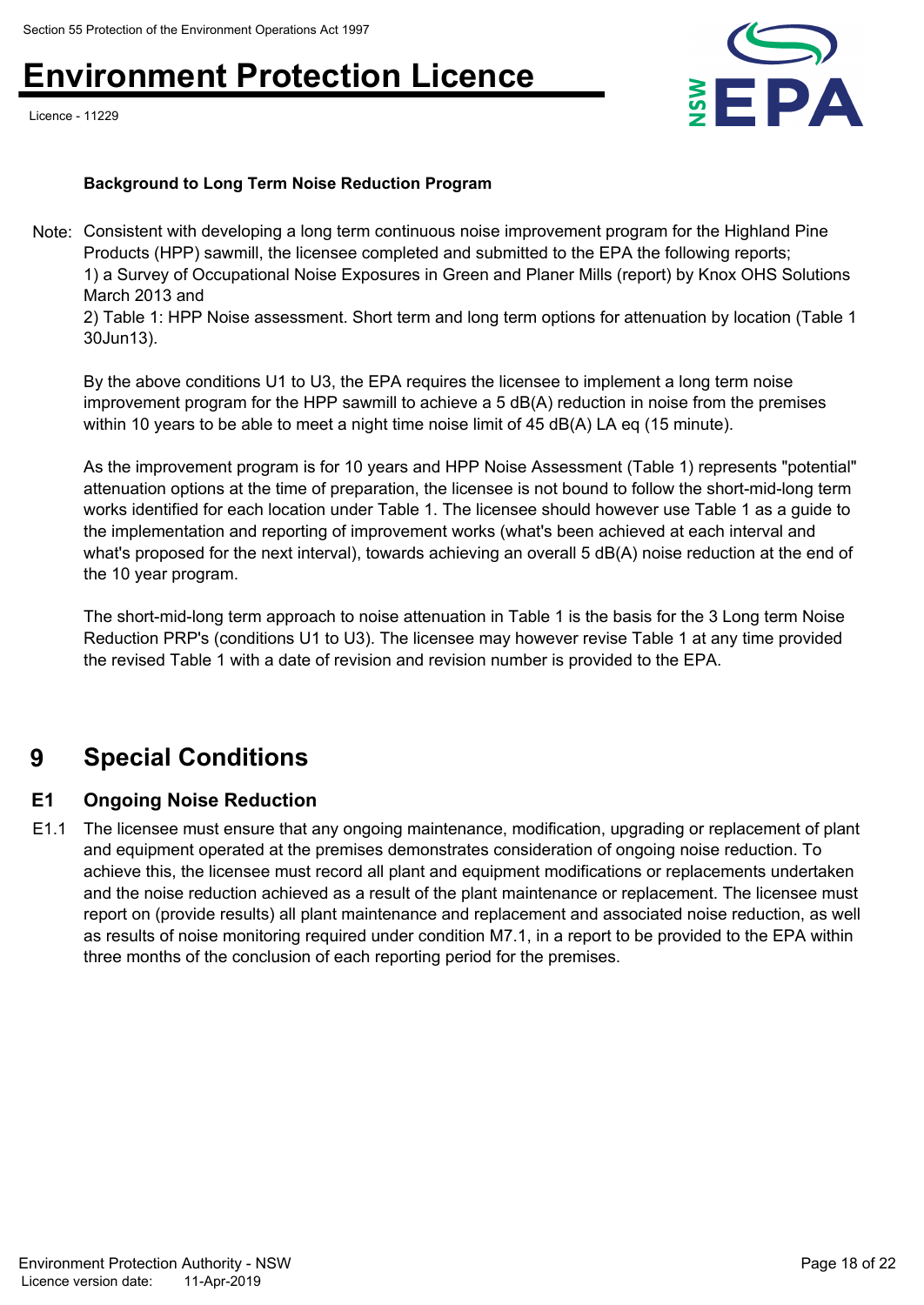Licence - 11229



# **Dictionary**

## General Dictionary

| <b>3DGM</b> [in relation<br>to a concentration<br>limit] | Means the three day geometric mean, which is calculated by multiplying the results of the analysis of<br>three samples collected on consecutive days and then taking the cubed root of that amount. Where one<br>or more of the samples is zero or below the detection limit for the analysis, then 1 or the detection limit<br>respectively should be used in place of those samples |
|----------------------------------------------------------|---------------------------------------------------------------------------------------------------------------------------------------------------------------------------------------------------------------------------------------------------------------------------------------------------------------------------------------------------------------------------------------|
| Act                                                      | Means the Protection of the Environment Operations Act 1997                                                                                                                                                                                                                                                                                                                           |
| activity                                                 | Means a scheduled or non-scheduled activity within the meaning of the Protection of the Environment<br>Operations Act 1997                                                                                                                                                                                                                                                            |
| actual load                                              | Has the same meaning as in the Protection of the Environment Operations (General) Regulation 2009                                                                                                                                                                                                                                                                                     |
| AM                                                       | Together with a number, means an ambient air monitoring method of that number prescribed by the<br>Approved Methods for the Sampling and Analysis of Air Pollutants in New South Wales.                                                                                                                                                                                               |
| <b>AMG</b>                                               | Australian Map Grid                                                                                                                                                                                                                                                                                                                                                                   |
| anniversary date                                         | The anniversary date is the anniversary each year of the date of issue of the licence. In the case of a<br>licence continued in force by the Protection of the Environment Operations Act 1997, the date of issue of<br>the licence is the first anniversary of the date of issue or last renewal of the licence following the<br>commencement of the Act.                            |
| annual return                                            | Is defined in R1.1                                                                                                                                                                                                                                                                                                                                                                    |
| <b>Approved Methods</b><br><b>Publication</b>            | Has the same meaning as in the Protection of the Environment Operations (General) Regulation 2009                                                                                                                                                                                                                                                                                     |
| assessable<br>pollutants                                 | Has the same meaning as in the Protection of the Environment Operations (General) Regulation 2009                                                                                                                                                                                                                                                                                     |
| <b>BOD</b>                                               | Means biochemical oxygen demand                                                                                                                                                                                                                                                                                                                                                       |
| <b>CEM</b>                                               | Together with a number, means a continuous emission monitoring method of that number prescribed by<br>the Approved Methods for the Sampling and Analysis of Air Pollutants in New South Wales.                                                                                                                                                                                        |
| <b>COD</b>                                               | Means chemical oxygen demand                                                                                                                                                                                                                                                                                                                                                          |
| composite sample                                         | Unless otherwise specifically approved in writing by the EPA, a sample consisting of 24 individual samples<br>collected at hourly intervals and each having an equivalent volume.                                                                                                                                                                                                     |
| cond.                                                    | Means conductivity                                                                                                                                                                                                                                                                                                                                                                    |
| environment                                              | Has the same meaning as in the Protection of the Environment Operations Act 1997                                                                                                                                                                                                                                                                                                      |
| environment<br>protection<br>legislation                 | Has the same meaning as in the Protection of the Environment Administration Act 1991                                                                                                                                                                                                                                                                                                  |
| <b>EPA</b>                                               | Means Environment Protection Authority of New South Wales.                                                                                                                                                                                                                                                                                                                            |
| fee-based activity<br>classification                     | Means the numbered short descriptions in Schedule 1 of the Protection of the Environment Operations<br>(General) Regulation 2009.                                                                                                                                                                                                                                                     |
| general solid waste<br>(non-putrescible)                 | Has the same meaning as in Part 3 of Schedule 1 of the Protection of the Environment Operations Act<br>1997                                                                                                                                                                                                                                                                           |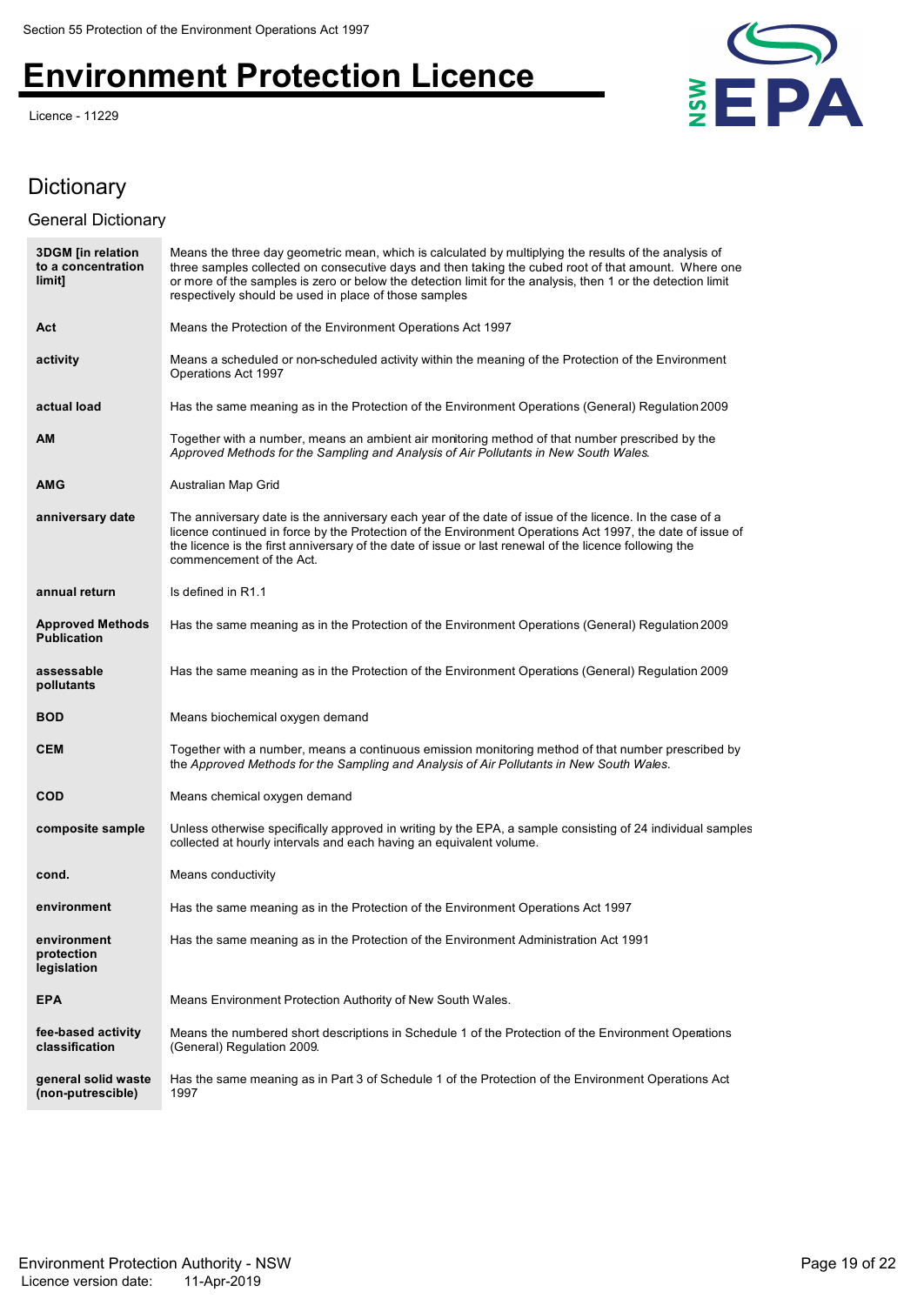Licence - 11229



| flow weighted<br>composite sample                                      | Means a sample whose composites are sized in proportion to the flow at each composites time of<br>collection.                                                                                                                                                                                                                                                                                                                     |
|------------------------------------------------------------------------|-----------------------------------------------------------------------------------------------------------------------------------------------------------------------------------------------------------------------------------------------------------------------------------------------------------------------------------------------------------------------------------------------------------------------------------|
| general solid waste<br>(putrescible)                                   | Has the same meaning as in Part 3 of Schedule 1 of the Protection of the Environmen t Operations Act<br>1997                                                                                                                                                                                                                                                                                                                      |
| grab sample                                                            | Means a single sample taken at a point at a single time                                                                                                                                                                                                                                                                                                                                                                           |
| hazardous waste                                                        | Has the same meaning as in Part 3 of Schedule 1 of the Protection of the Environment Operations Act<br>1997                                                                                                                                                                                                                                                                                                                       |
| licensee                                                               | Means the licence holder described at the front of this licence                                                                                                                                                                                                                                                                                                                                                                   |
| load calculation<br>protocol                                           | Has the same meaning as in the Protection of the Environment Operations (General) Regulation 2009                                                                                                                                                                                                                                                                                                                                 |
| local authority                                                        | Has the same meaning as in the Protection of the Environment Operations Act 1997                                                                                                                                                                                                                                                                                                                                                  |
| material harm                                                          | Has the same meaning as in section 147 Protection of the Environment Operations Act 1997                                                                                                                                                                                                                                                                                                                                          |
| <b>MBAS</b>                                                            | Means methylene blue active substances                                                                                                                                                                                                                                                                                                                                                                                            |
| <b>Minister</b>                                                        | Means the Minister administering the Protection of the Environment Operations Act 1997                                                                                                                                                                                                                                                                                                                                            |
| mobile plant                                                           | Has the same meaning as in Part 3 of Schedule 1 of the Protection of the Environment Operations Act<br>1997                                                                                                                                                                                                                                                                                                                       |
| motor vehicle                                                          | Has the same meaning as in the Protection of the Environment Operations Act 1997                                                                                                                                                                                                                                                                                                                                                  |
| 0&G                                                                    | Means oil and grease                                                                                                                                                                                                                                                                                                                                                                                                              |
| percentile [in<br>relation to a<br>concentration limit<br>of a sample] | Means that percentage [eg.50%] of the number of samples taken that must meet the concentration limit<br>specified in the licence for that pollutant over a specified period of time. In this licence, the specified period<br>of time is the Reporting Period unless otherwise stated in this licence.                                                                                                                            |
| plant                                                                  | Includes all plant within the meaning of the Protection of the Environment Operations Act 1997 as well as<br>motor vehicles.                                                                                                                                                                                                                                                                                                      |
| pollution of waters<br>[or water pollution]                            | Has the same meaning as in the Protection of the Environment Operations Act 1997                                                                                                                                                                                                                                                                                                                                                  |
| premises                                                               | Means the premises described in condition A2.1                                                                                                                                                                                                                                                                                                                                                                                    |
| public authority                                                       | Has the same meaning as in the Protection of the Environment Operations Act 1997                                                                                                                                                                                                                                                                                                                                                  |
| regional office                                                        | Means the relevant EPA office referred to in the Contacting the EPA document accompanying this licence                                                                                                                                                                                                                                                                                                                            |
| reporting period                                                       | For the purposes of this licence, the reporting period means the period of 12 months after the issue of the<br>licence, and each subsequent period of 12 months. In the case of a licence continued in force by the<br>Protection of the Environment Operations Act 1997, the date of issue of the licence is the first anniversary<br>of the date of issue or last renewal of the licence following the commencement of the Act. |
| restricted solid<br>waste                                              | Has the same meaning as in Part 3 of Schedule 1 of the Protection of the Environment Operations Act<br>1997                                                                                                                                                                                                                                                                                                                       |
| scheduled activity                                                     | Means an activity listed in Schedule 1 of the Protection of the Environment Operations Act 1997                                                                                                                                                                                                                                                                                                                                   |
| special waste                                                          | Has the same meaning as in Part 3 of Schedule 1 of the Protection of the Environment Operations Act<br>1997                                                                                                                                                                                                                                                                                                                       |
| TM                                                                     | Together with a number, means a test method of that number prescribed by the Approved Methods for the<br>Sampling and Analysis of Air Pollutants in New South Wales.                                                                                                                                                                                                                                                              |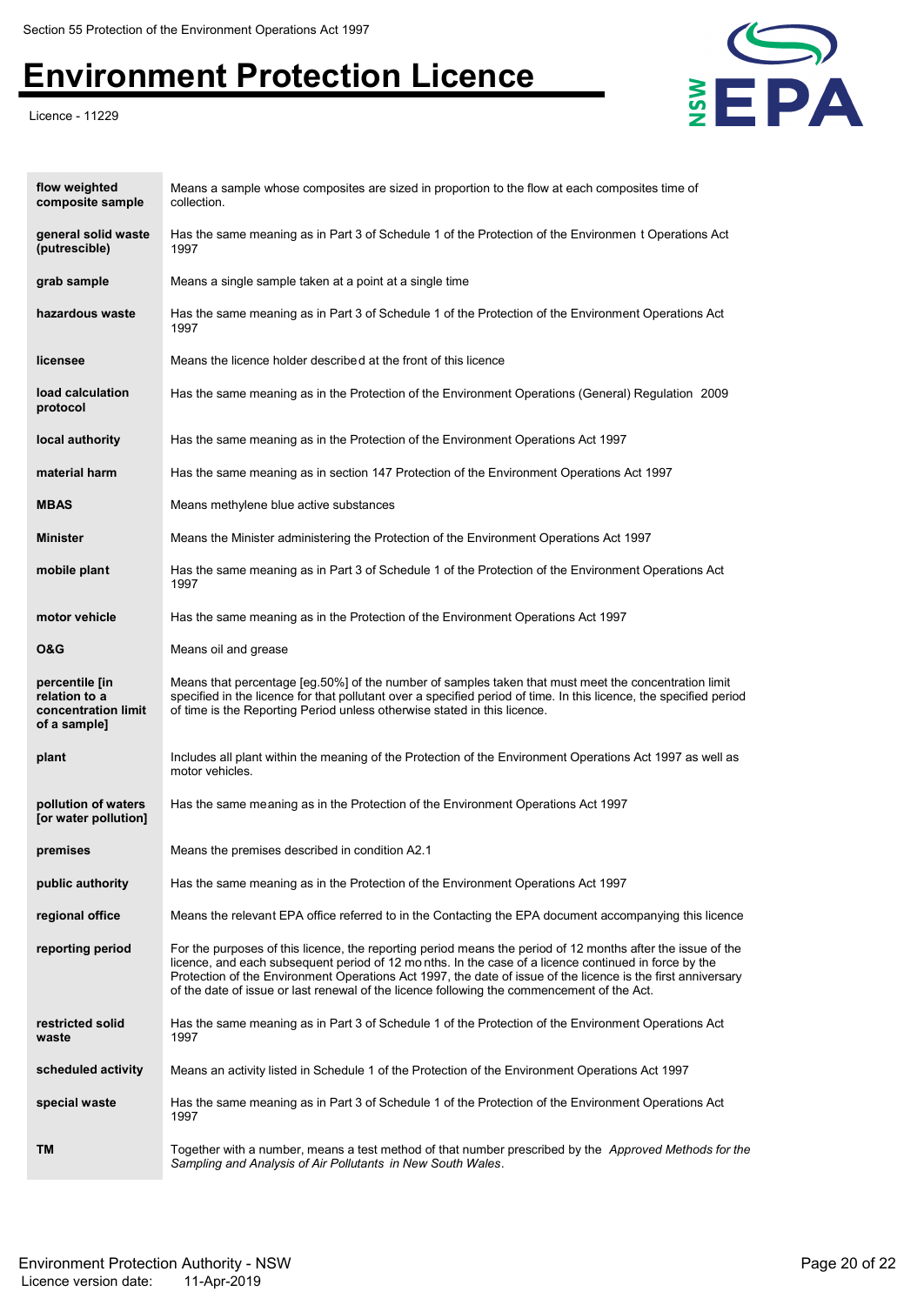Licence - 11229



| <b>TSP</b>              | Means total suspended particles                                                                                                                          |
|-------------------------|----------------------------------------------------------------------------------------------------------------------------------------------------------|
| <b>TSS</b>              | Means total suspended solids                                                                                                                             |
| Type 1 substance        | Means the elements antimony, arsenic, cadmium, lead or mercury or any compound containing one or<br>more of those elements                               |
| <b>Type 2 substance</b> | Means the elements beryllium, chromium, cobalt, manganese, nickel, selenium, tin or vanadium or any<br>compound containing one or more of those elements |
| utilisation area        | Means any area shown as a utilisation area on a map submitted with the application for this licence                                                      |
| waste                   | Has the same meaning as in the Protection of the Environment Operations Act 1997                                                                         |
| waste type              | Means liquid, restricted solid waste, general solid waste (putrescible), general solid waste (non -<br>putrescible), special waste or hazardous waste    |

Mr Darryl Clift

Environment Protection Authority

(By Delegation)

Date of this edition: 13-August-2001